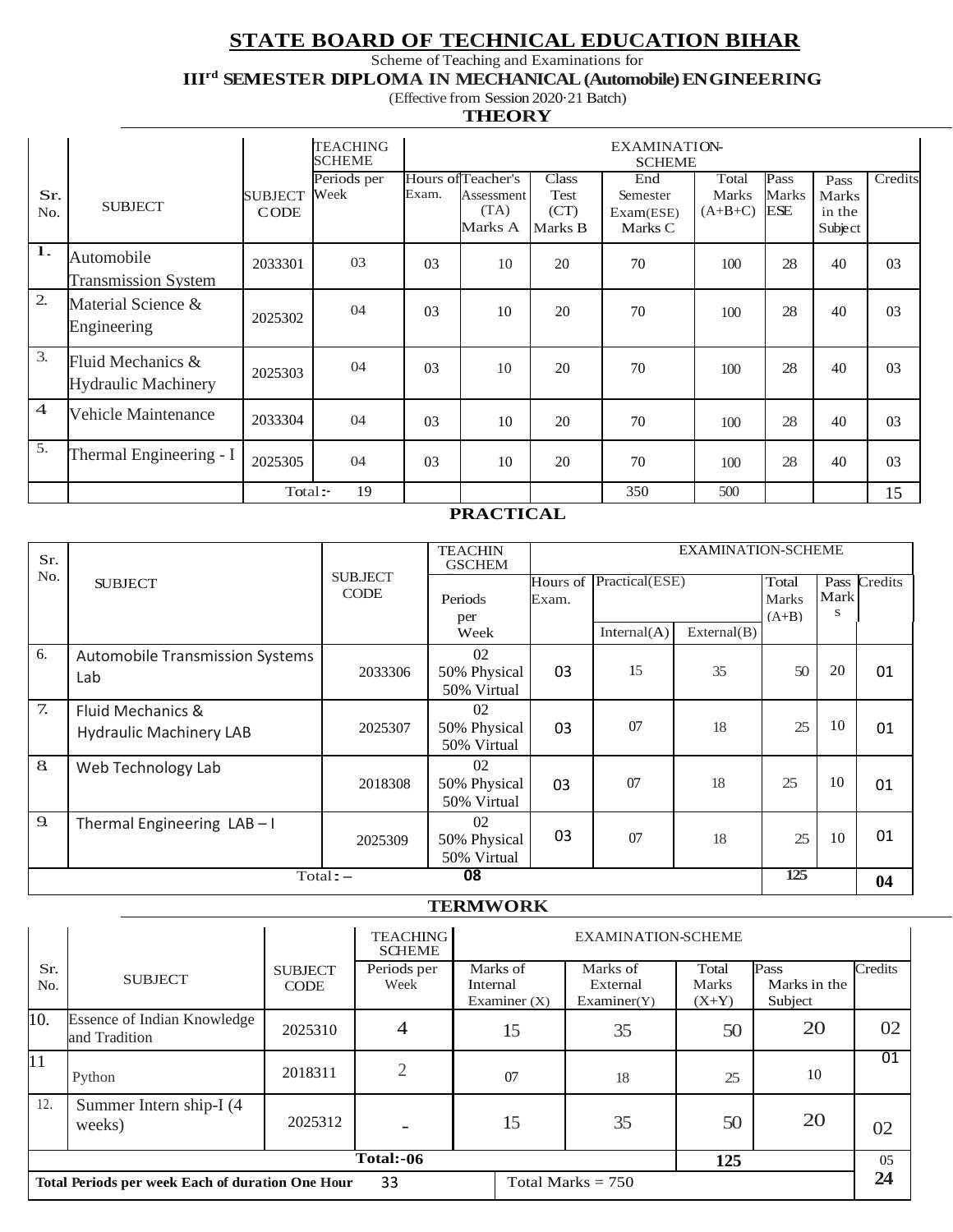# **Automobile Transmission System**

| <b>Subject Code</b> | Theorv                  |  |  |                   |  |     | <b>Credits</b> |
|---------------------|-------------------------|--|--|-------------------|--|-----|----------------|
| 2033301             | No. of Periods Per Week |  |  | <b>Full Marks</b> |  | 100 | 03             |
|                     |                         |  |  | ESE               |  | r u |                |
|                     | 03                      |  |  | ТA                |  | 10  |                |
|                     |                         |  |  | ັບເ               |  | 20  |                |

**Course objectives:** 

- **• To understand General Principles of Mechanical Engineering.**
- **• To understand laws of thermodynamics, thermal and thermodynamic Processes.**
- **• To understand working principles of power developing and power absorbing devices.**
- **• To understand basic materials and manufacturing processes.**

## **CONTENTS: THEORY**

| Unit    | <b>Name of Topics</b>                                                                                              | <b>Hrs</b> | <b>Marks</b> |
|---------|--------------------------------------------------------------------------------------------------------------------|------------|--------------|
| Unit-I  | <b>Vehicle layout and Chassis frame:-</b>                                                                          |            |              |
|         | Classification and specifications of Chassis-2-Wheeler, Passenger car, Commercial<br>1.1                           |            |              |
|         | Vehicle.                                                                                                           |            |              |
|         | Vehicle layout & its types—2 Wheel Drive-Front Engine Front Wheel Drive, Rear<br>1.2                               | 8          | 12           |
|         | Engine Rear Wheel Drive, Front Engine Rear Wheel Drive & 4 Wheel Drive.                                            |            |              |
|         | Major assemblies – their locations and functions.<br>1.3                                                           |            |              |
|         | Various loads acting on chassis frame.<br>1.4                                                                      |            |              |
|         | Type of frames, frames construction, and material- 2 wheeler and 4 - wheeler.<br>1.5                               |            |              |
| Unit-II | <b>Clutches:-</b>                                                                                                  |            |              |
|         | 2.1 Principle, function and requirements of Clutch.                                                                |            |              |
|         | 2.2 Various types of clutches used in Automobiles – single plate, multiplate clutches dry                          |            |              |
|         | & wet clutches, centrifugal clutch, Semi-centrifugal clutch, diaphragm clutch.                                     | 12         | 14           |
|         | 2.3 Materials used for clutch lining.<br>2.4 Hydraulic & mechanical clutch linkage, Cable operated clutch linkage. |            |              |
|         | 2.5 Fluid coupling- principle, construction and working.                                                           |            |              |
|         | <b>Unit-III Gear Boxes:-</b>                                                                                       |            |              |
|         | 3.1 Principle and necessity of Gear Box.                                                                           |            |              |
|         | 3.2 Types, construction and working of gear boxes & their layouts such as sliding mesh,                            |            |              |
|         | constant mesh, synchromesh type, transfer case.                                                                    |            |              |
|         | <b>3.3</b> Gear ratios with the help of power flow diagrams.                                                       | 12         | 14           |
|         | 3.4 Gear shift mechanism.                                                                                          |            |              |
|         | 3.5 Overdrive                                                                                                      |            |              |
|         | 3.6 Concepts of automatic gear box.                                                                                |            |              |
|         | 3.7 Torque Converter- principle, construction and working                                                          |            |              |
|         | Unit-IV Propeller shafts, universal joints & slip joints: -                                                        |            |              |
|         | 4.1 Necessity and function of Propeller Shaft.                                                                     |            |              |
|         | 4.2 Constant velocity Joints- Inboard & outboard Joints- Rzeppa Joint, Tripod Joint.                               | 6          | <b>10</b>    |
|         | 4.3 Universal joint and slip joint.                                                                                |            |              |
|         | 4.4 Hotchkiss drive and torque tube drive.                                                                         |            |              |
| Unit-V  | <b>Final drive: -</b>                                                                                              |            |              |
|         | <b>5.1</b> Principle, Necessity and function of final drive and differential.                                      |            |              |
|         | 5.2 Working of differential and differential lock. Backlash in differential.                                       | 8          | 12           |
|         | <b>5.3</b> Types of rear axles such as semi - floating, three quarter floating and full floating                   |            |              |
|         | type.                                                                                                              |            |              |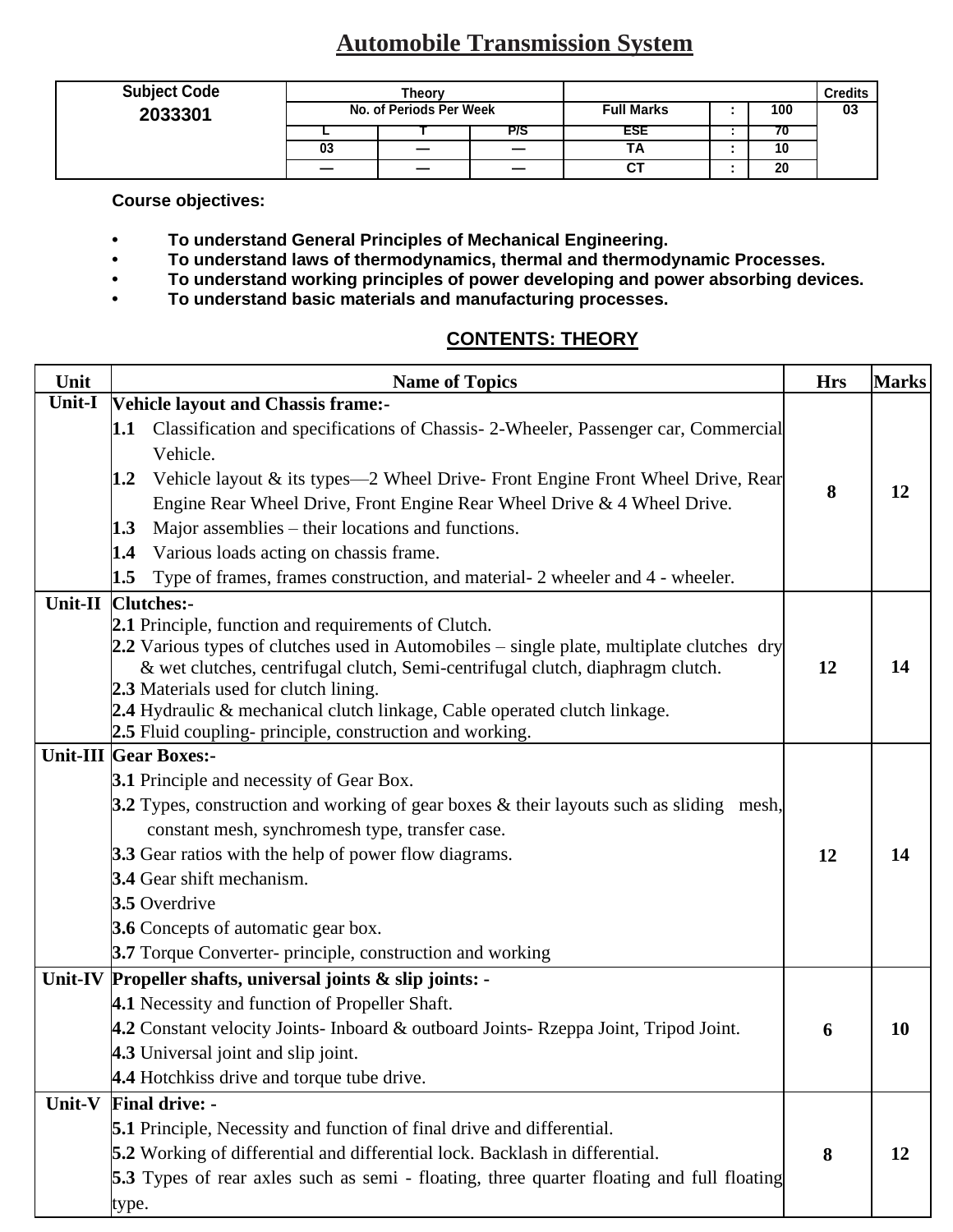| <b>5.4</b> Transmission in two-wheeler-chain drive and belt drive. |    |    |
|--------------------------------------------------------------------|----|----|
| <b>5.5</b> Spur differential construction.                         |    |    |
| Unit-V   Wheels and Tyres:-                                        |    |    |
| <b>6.1</b> Types of wheels, rims and tyres.                        |    |    |
| <b>6.2</b> Tyre materials, construction.                           | 6  |    |
| <b>6.3</b> Necessity and types of treads.                          |    |    |
| 6.4 Tyre inflation and its effect. Tyre rotation and nomenclature  |    |    |
| Total                                                              | 52 | 70 |

| <b>Text / Reference Books:-</b>        |                          |                              |  |  |  |  |  |  |  |
|----------------------------------------|--------------------------|------------------------------|--|--|--|--|--|--|--|
| <b>Titles of the Book</b>              | <b>Name of Authors</b>   | <b>Name of the Publisher</b> |  |  |  |  |  |  |  |
| Motor automotive technology            | <b>Anthony Schwaller</b> | Delmar Publisher Inc.        |  |  |  |  |  |  |  |
| Automotive service                     | <b>Tim Gills</b>         | Delmar Publisher Inc.        |  |  |  |  |  |  |  |
| Automobile Engineering Vol. II         | Anil Chikkara            | Satya Prakashan New Delhi    |  |  |  |  |  |  |  |
| <b>Automobile Mechanics</b>            | Crouse / Anglin          | <b>TATA McGraw - HILL</b>    |  |  |  |  |  |  |  |
| Automobile Engineering Vol.-I          | <b>Kirpal Singh</b>      | <b>Standard Publication</b>  |  |  |  |  |  |  |  |
| The Automobile                         | Harbans Singth Royat     | S Chand Publication          |  |  |  |  |  |  |  |
| Automobile Engineering                 | R.B. Gupta               | Satya Prakashan New Delhi    |  |  |  |  |  |  |  |
| <b>Automotive Mechanics</b>            | S. Srinivisan            | <b>TATA McGraw - HILL</b>    |  |  |  |  |  |  |  |
| <b>Automotive Technology</b>           | H M SETHI                | TATA McGraw-HILL             |  |  |  |  |  |  |  |
| A text book of Automobile Engineering  | R.K Rajput               |                              |  |  |  |  |  |  |  |
| Transmission Chassis & releted systems | John Whipp               |                              |  |  |  |  |  |  |  |

#### **Course outcomes:**

- **CO1 Understand Structure and component of chassis, loads acting and classification of frame**
- **CO2 Understand mechanism of power transfer, classification, construction and working of clutches.**
- **CO3 Understand gear shift mechanism, types of gear box, construction and working**
- **CO4 Identify various joints, use and construction of propeller shaft**
- **CO5 Understand construction and working of differential gear**
- **CO6 Understand types of wheels and tyres, construction and materials used**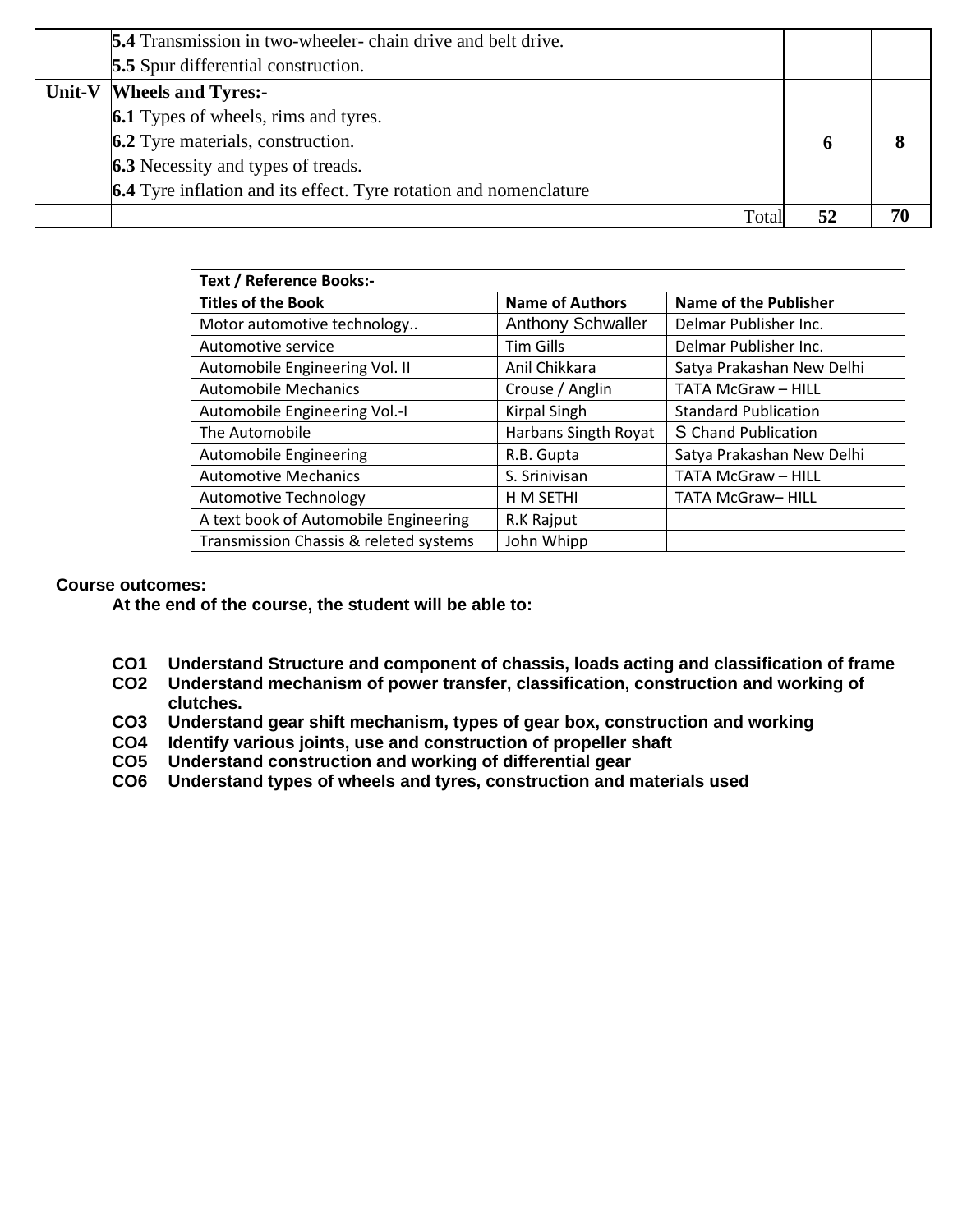# **MATERIAL SCIENCE & ENGINEERING**

| <b>Subject Code</b> | Theorv<br>No. of Periods Per Week |    |     |                   |  |     | Credits |
|---------------------|-----------------------------------|----|-----|-------------------|--|-----|---------|
| 2025302             |                                   |    |     | <b>Full Marks</b> |  | 100 | 03      |
|                     |                                   |    | P/S | ESE               |  |     |         |
|                     | 04                                | __ |     | H H               |  | 10  |         |
|                     |                                   |    |     | ັ                 |  | 20  |         |

# **Course objectives:**

- To understand crystal structures and atomic bonds.
- To understand the properties of different types of ferrous metals and alloys.
- To understand the properties of different types of non-ferrous metals and alloys.
- To understand various metallic failures and acquire the knowledge of testing of materials.
- To understand the concept of corrosion and its prevention.

|          | UUNIENIJ. INEUNI                                                                                                                                                                                                                                                                                                                                                                                                                                                                                                                                                                                                                                                                                                                                                                                                                                                               |            |              |
|----------|--------------------------------------------------------------------------------------------------------------------------------------------------------------------------------------------------------------------------------------------------------------------------------------------------------------------------------------------------------------------------------------------------------------------------------------------------------------------------------------------------------------------------------------------------------------------------------------------------------------------------------------------------------------------------------------------------------------------------------------------------------------------------------------------------------------------------------------------------------------------------------|------------|--------------|
| Unit     | <b>Name of Topics</b>                                                                                                                                                                                                                                                                                                                                                                                                                                                                                                                                                                                                                                                                                                                                                                                                                                                          | <b>Hrs</b> | <b>Marks</b> |
| Unit-I   | 1.1 Crystal structures and Bonds - Unit cell and space lattice: Crystal system:<br>The seven basic crystal systems; Crystal structure for metallic elements:<br>BCC, FCC and HCP; Coordination number for Simple Cubic, BCC and<br>FCC; Atomic radius: definition, atomic radius for Simple Cubic, BCC and<br>FCC; Atomic Packing Factor for Simple Cubic, BCC, FCC and HCP;<br>Simple problems on finding number of atoms for a unit cell.<br>1.2 Bonds in solids - Classification - primary or chemical bond, secondary or<br>molecular bond; Types of primary bonds: Ionic, Covalent and Metallic<br>Bonds; Types of secondary bonds: Dispersion bond, Dipole bond and<br>Hydrogen bond.                                                                                                                                                                                    | 12         |              |
| Unit-II  | 2.1 Phase diagrams, Ferrous metals and its Alloys - Isomorphs, eutectic and<br>eutectoid systems; Iron-Carbon binary diagram; Iron and Carbon Steels; flow<br>sheet for production of iron and steel;<br>2.2 Iron ores – Pig iron: classification, composition and effects of impurities on<br>iron; Cast Iron: classification, composition, properties and uses; Wrought Iron:<br>properties, uses/applications of wrought Iron; comparison of cast iron, wrought<br>iron and mild steel and high carbon steel;<br>2.3 standard commercial grades of steel as per BIS and AISI; Alloy Steels –<br>purpose of alloying; effects of alloying elements - Important alloy steels:<br>Silicon steel, High Speed Steel (HSS), heat resisting steel, spring steel,<br>2.4 Stainless Steel (SS): types of SS, applications of SS – magnet steel –<br>composition, properties and uses | 12         |              |
| Unit-III | 3.1 Non-ferrous metals and its Alloys - Properties and uses of aluminium, copper,<br>tin, lead, zinc, magnesium and nickel; Copper alloys: Brasses, bronzes -<br>composition, properties and uses; Aluminium alloys: Duralumin, hindalium,<br>magnelium – composition, properties and uses; Nickel alloys: Inconel, monel,<br>nicPerome – composition, properties and uses.<br>3.2 Anti-friction/Bearing alloys: Various types of bearing bronzes - Standard                                                                                                                                                                                                                                                                                                                                                                                                                   | 12         |              |

# **CONTENTS: THEORY**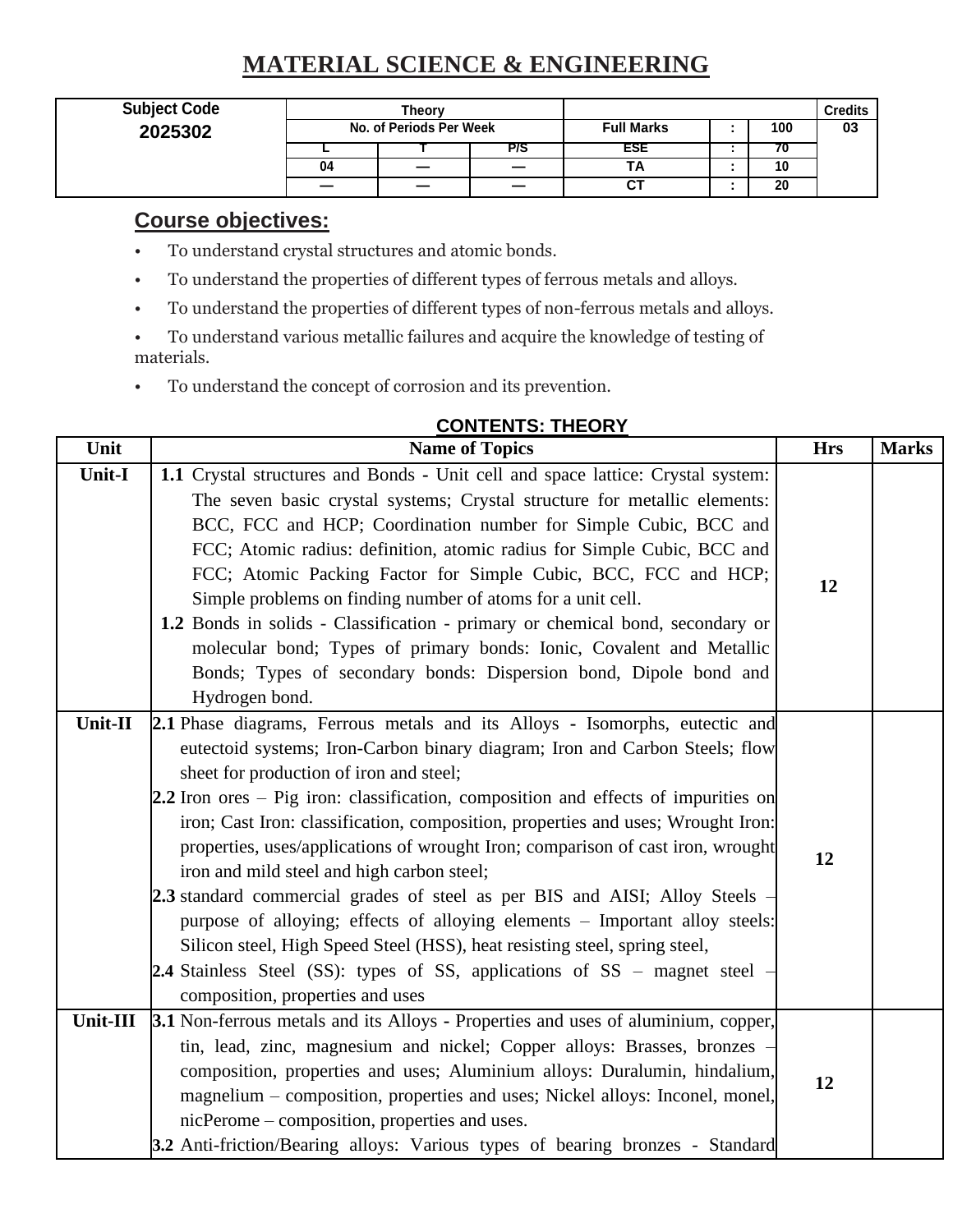|                | commercial grades as per BIS/ASME.                                                                                                                                                                                                                                                                                                                                                                                                                                                                                                                                                                                                                                                                                                                                                                                                           |    |  |
|----------------|----------------------------------------------------------------------------------------------------------------------------------------------------------------------------------------------------------------------------------------------------------------------------------------------------------------------------------------------------------------------------------------------------------------------------------------------------------------------------------------------------------------------------------------------------------------------------------------------------------------------------------------------------------------------------------------------------------------------------------------------------------------------------------------------------------------------------------------------|----|--|
| <b>Unit-IV</b> | 4.1 Failure analysis & Testing of Materials - Introduction to failure analysis;<br>Fracture: ductile fracture, brittle fracture; cleavage; notch sensitivity; fatigue;<br>endurance limit; characteristics of fatigue fracture; variables affecting fatigue<br>life; creep; creep curve; creep fracture;<br>4.2 Destructive testing: Tensile testing; compression testing; Hardness testing:<br>Brinell, Rockwell; bend test; torsion test; fatigue test; creep test.<br>4.3 Non-destructive testing: Visual Inspection; magnetic particle inspection; liquid<br>penetrant test; ultrasonic inspection; radiography                                                                                                                                                                                                                          | 12 |  |
| Unit-V         | <b>5.1</b> Corrosion & Surface Engineering - Nature of corrosion and its causes;<br>Electrochemical reactions; Electrolytes; Factors affecting<br>corrosion:<br>Environment, Material properties and physical conditions; Types of corrosion;<br>Corrosion control: Material selection, environment control and design;<br>5.2 Surface engineering processes: Coatings and surface treatments; Cleaning and<br>mechanical finishing of surfaces; Organic coatings; Electroplating and Special<br>metallic plating; Electro polishing and photo-etching; Conversion coatings:<br>Oxide, phosphate and chromate coatings; Thin film coatings: PVD and CVD;<br><b>5.3</b> Surface analysis; Hard-facing, thermal spraying and high-energy processes;<br>Process/material selection. Pollution norms for treating effluents as per<br>standards. | 12 |  |
|                | Total                                                                                                                                                                                                                                                                                                                                                                                                                                                                                                                                                                                                                                                                                                                                                                                                                                        | 60 |  |

### **Reference Books:**

**1. A Text Book of Material Science & Metallurgy – O.P. Khanna, Dhanpath Rai and Sons, New Delhi. 2003.**

**2. Material Science & Engineering – R.K. Rajput, S.K. Kataria & Sons, New Delhi, 2004.**

**3. Material Science – R.S. Khurmi, S. Chand & Co. Ltd., New Delhi, 2005.**

#### **Course outcomes**

- 
- **CO1 Explain about crystal structures and atomic bonds. CO2 Describe about classification of ferrous metals and their properties.**
- **CO3 Explain about non-ferrous metals, cutting tool materials and composites along with their properties.**
- **CO4 Describe about the various metallic failures and knowledge in testing of materials.**
- **CO5 Explain the principle of corrosion, their types and its prevention methods along with the various surface engineering processes.**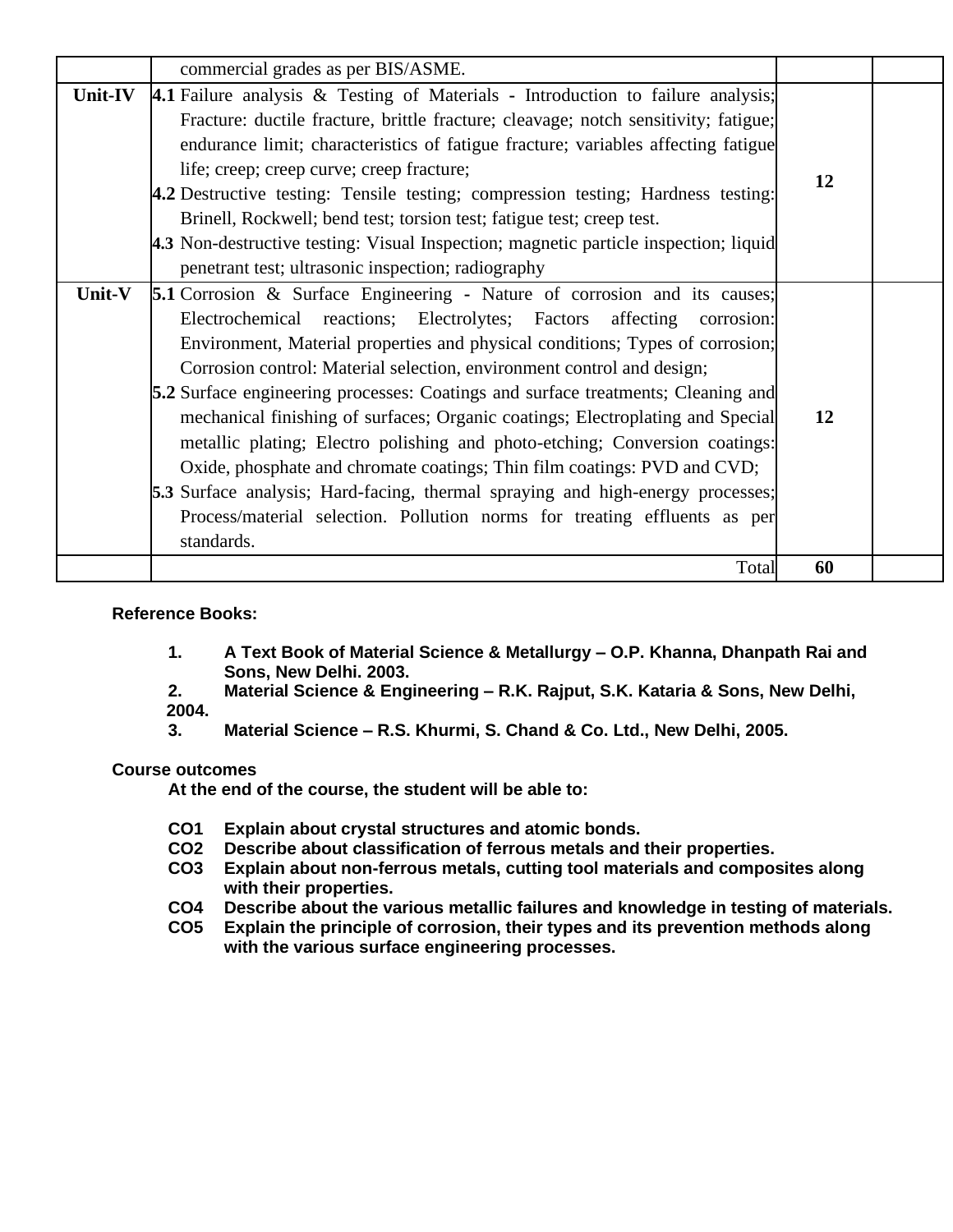# **FLUID MECHANICS & HYDRAULIC MACHINERY**

| <b>Subject Code</b> | Theorv                  |   |     |                   |  |     | <b>Credits</b> |
|---------------------|-------------------------|---|-----|-------------------|--|-----|----------------|
| 2025303             | No. of Periods Per Week |   |     | <b>Full Marks</b> |  | 100 | 03             |
|                     |                         |   | P/S | ESE               |  | 70  |                |
|                     | 04                      |   |     |                   |  | 10  |                |
|                     |                         | _ |     |                   |  | 20  |                |

**Course objectives:**

- **To understand fluid flow & related machinery for power generation, water supply and irrigation.**
- **To Select and use appropriate flow measuring device.**
- **To Select and use appropriate pressure measuring device.**
- **To understand and analyze the performance of pumps and turbines.**

## **CONTENTS: THEORY**

| <b>Unit</b> | <b>Name of Topics</b>                                                                                                                                                                                                                                                                                                                                                                                                                                                                                                                                               | <b>Hrs</b> | <b>Marks</b> |
|-------------|---------------------------------------------------------------------------------------------------------------------------------------------------------------------------------------------------------------------------------------------------------------------------------------------------------------------------------------------------------------------------------------------------------------------------------------------------------------------------------------------------------------------------------------------------------------------|------------|--------------|
| Unit-I      | 1.1 Properties of fluid - Density, Specific gravity, Specific Weight, Specific Volume,<br>Dynamic Viscosity, Kinematic Viscosity, Surface tension, Capillarity, Vapour<br>Pressure, Compressibility.<br>1.2 Fluid Pressure & Pressure Measurement - Fluid pressure, Pressure head, Pressure<br>intensity, Concept of vacuum and gauge pressures, atmospheric pressure, absolute<br>pressure, Simple and differential manometers, Bourdan pressure gauge.<br>1.3 Concept of Total pressure on immersed bodies, center of pressure, Simple problems<br>on Manometers. | 12         |              |
| Unit-II     | 2.1 Fluid Flow: Types of fluid flows, Path line and Stream line, Continuity<br>equation, Bernoulli's theorem<br>2.2 Principle of operation of Venturimeter, Orifice meter and Pitot tube,<br>Derivations for dis-charge, coefficient of discharge and numerical problems.<br>2.3 Flow Through Pipes: Laminar and turbulent flows; Darcy's equation and<br>Chezy's equation for frictional losses, Minor losses in pipes, Hydraulic gradient<br>and total gradient line, Numerical problems to estimate major and minor losses                                       | 14         |              |
| Unit-III    | 3.1 Impact of jets: Impact of jet on fixed vertical, moving vertical flat plates,<br>Impact of jet on curved vanes with special reference to turbines & pumps,<br>Simple Numerical on work done and efficiency.                                                                                                                                                                                                                                                                                                                                                     | 12         |              |
| Unit-IV     | 4.1 Hydraulic Turbines: Layout of hydroelectric power plant, Features of<br>Hydroelectric power plant, Classification of hydraulic turbines, Selection of<br>turbine on the basis of head and discharge available<br>4.2 Construction and working principle of Pelton wheel, Francis and Kaplan<br>turbines, Draft tubes – types and construction, Concept of cavitation in turbines.<br>4.3 Calculation of Work done, Power, efficiency of turbines, Unit quantities and<br>simple numerical.                                                                      | 10         |              |
| Unit-V      | 5.1 Centrifugal Pumps: Principle of working and applications, Types of casings<br>and impellers.<br>5.2 Concept of multistage, Priming and its methods, Cavitation, Manometric<br>head, Work done, Manometric efficiency, Overall efficiency. Numerical on<br>calculations of overall efficiency and power required to drive pumps.<br><b>5.3</b> Reciprocating Pumps: Construction, working principle and applications of<br>single and double acting reciprocating pumps, Concept of Slip, Negative slip,<br>Cavitation and separation.                           | 12         |              |
|             | Total                                                                                                                                                                                                                                                                                                                                                                                                                                                                                                                                                               | 60         | 70           |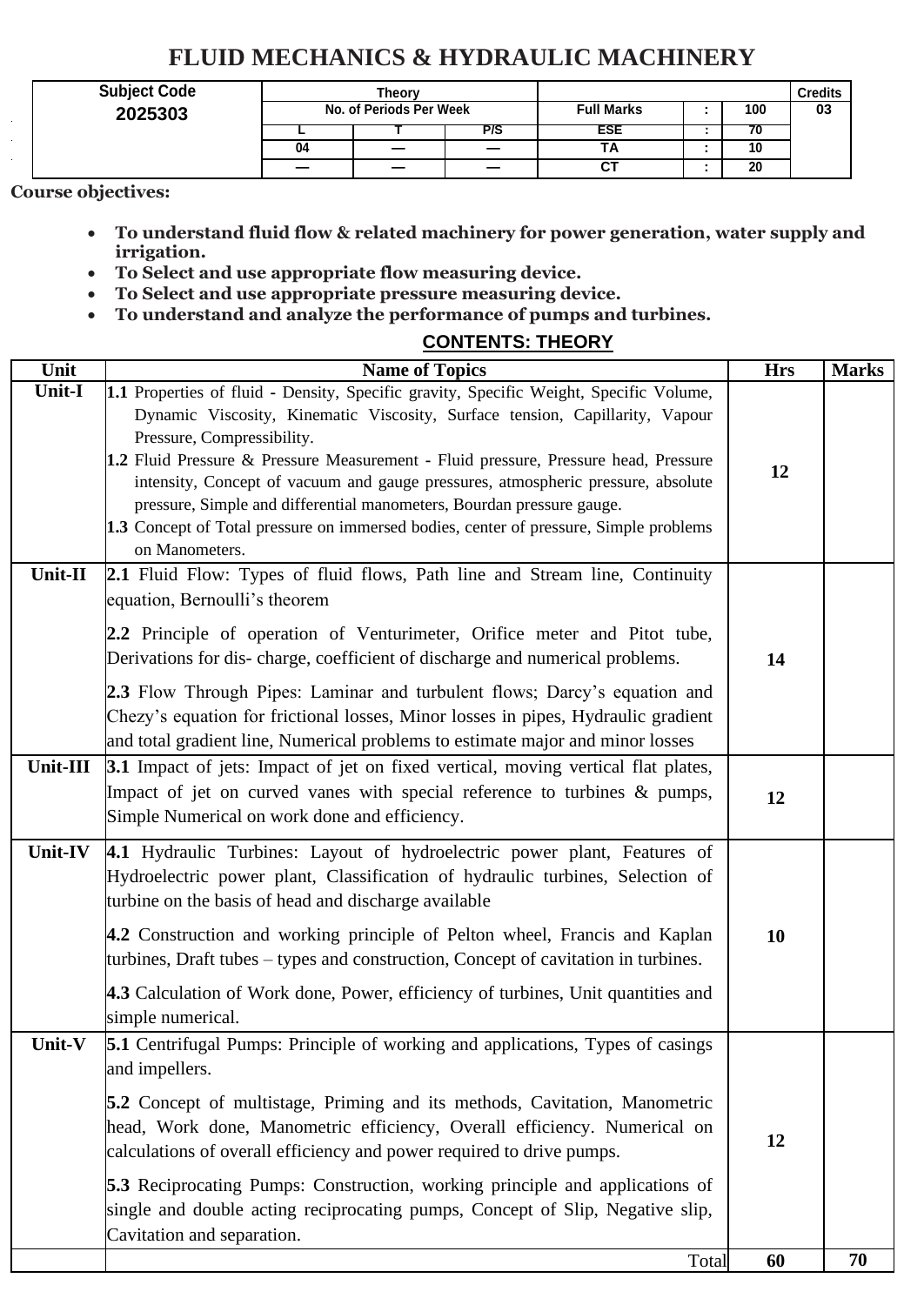#### **Reference Books:**

**1.Fluid Mechanics & Hydraulic Machines, S.S. Rattan, Khanna Publishing House, New Delhi 2.Hydraulic, fluid mechanics & fluid machines – Ramamrutham S, Dhanpath Rai and Sons, New Delhi.**

**3.Hydraulics and fluid mechanics including Hydraulic machines – Modi P.N. and Seth S.M., Stan- dard Book House. New Delhi**

**4.One Thousand Solved Problems in Fluid Mechanics – K. Subramanya, Tata McGraw Hill. 5.Hydraulic, fluid mechanics & fluid machines – S. Ramamrutham, Dhanpat Rai and Sons, New** 

**Delhi**

**6.Fluid Mechanics and Hydraulic Machines – R. K. Bansal, Laxmi Publications, New Delhi**

**Course outcomes**

- **i. Measure various properties such as pressure, velocity, flow rate using various instruments.**
- **ii. Calculate different parameters such as co-efficient of friction, power, efficiency etc of various Systems.**
- **iii. Describe the construction and working of turbines and pumps.**
- **iv. Test the performance of turbines and pumps.**
- **v. Plot characteristics curves of turbines and pumps.**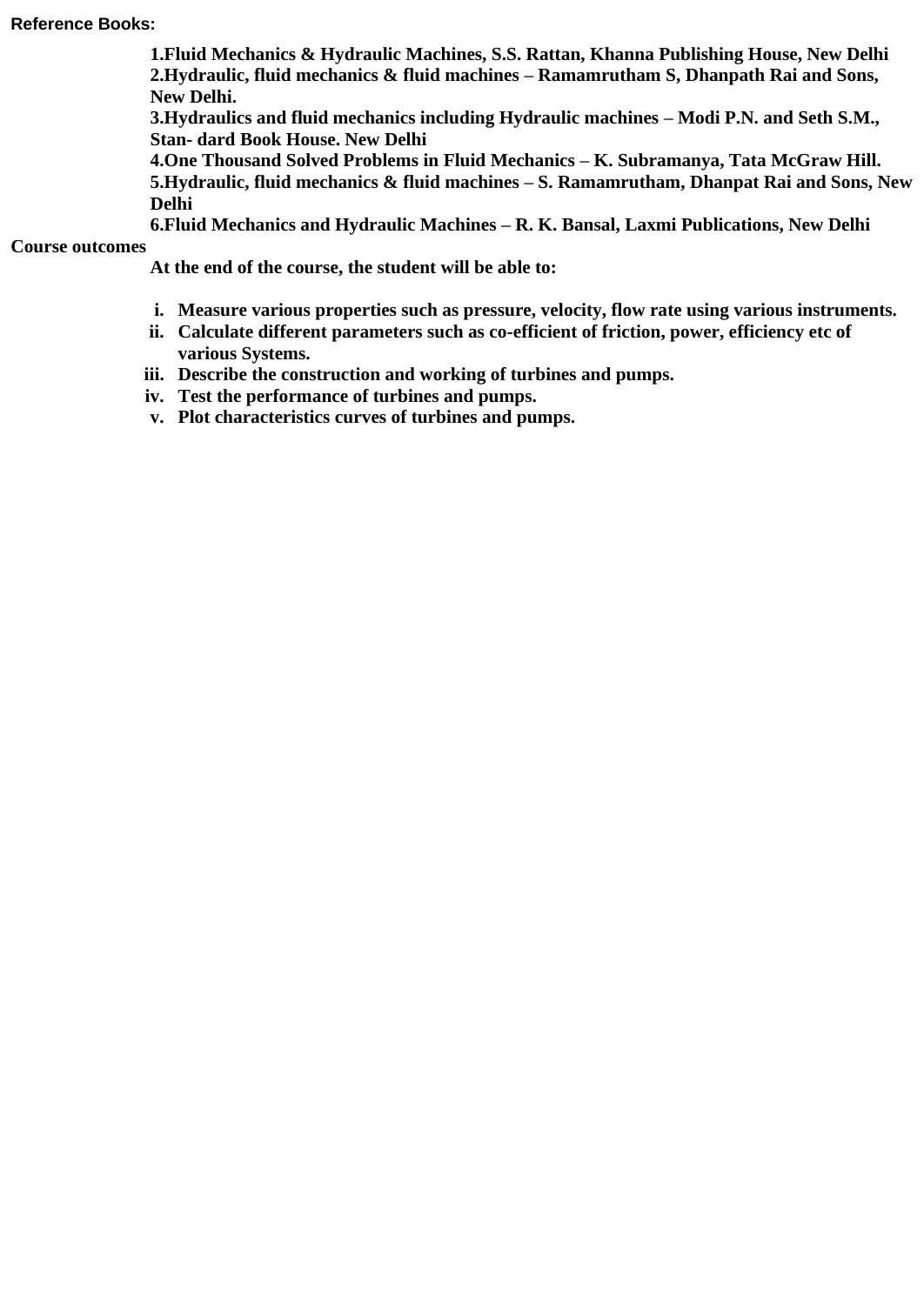# **VEHICLE MAINTENANCE**

| <b>Subject Code</b> | <b>Theory</b>           |  |     |                   |  | Credits |    |
|---------------------|-------------------------|--|-----|-------------------|--|---------|----|
| 2033304             | No. of Periods Per Week |  |     | <b>Full Marks</b> |  | 100     | 03 |
|                     |                         |  | P/S | ESE               |  | 70      |    |
|                     | -04                     |  |     | m<br>ıА           |  | 10      |    |
|                     |                         |  |     | $\sim$<br>ັ       |  | 20      |    |

| Unit     | <b>Name of Topics</b>                                                                    | <b>Hrs</b> | <b>Marks</b> |
|----------|------------------------------------------------------------------------------------------|------------|--------------|
| Unit-I   | Auto Workshop Layout & Equipment:                                                        |            |              |
|          | 1.1 General safety precautions and procedures.                                           |            |              |
|          | 1.2 Functions of General shop equipment and tools (of the below mentioned                |            |              |
|          | tools and equipment only) -wheel balancer, wheel aligner, crankshaft aligner and         |            |              |
|          | straightener, engine analyzer, arbor press, drill press, battery charger, Tyre           |            |              |
|          | changer, car washer, lift, FIP calibration machine, head light aligner, valve            | 6          | 10           |
|          | grinder, honing machine, cylinder boring machine.                                        |            |              |
|          | 1.3 Layout with equipment required for dealers of two- wheeler, Four wheelers -          |            |              |
|          | cars and commercial vehicles. For road - side garages. Layout of modern                  |            |              |
|          | workshop for specialized job work, crankshaft grinding, engine (re-boring), F.I.P        |            |              |
|          | repairs, crankshaft journal boring, brake drum boring                                    |            |              |
| Unit-II  | Maintenance management and record Keeping:                                               |            |              |
|          | 2.1 Necessity of maintenance                                                             |            |              |
|          | 2.2 Types of maintenance and their applications                                          |            |              |
|          | 2.2.1 Preventive maintenance system.                                                     |            |              |
|          | 2.2.2 Scheduled maintenance system                                                       | 6          | 8            |
|          | 2.2.3 Break down maintenance system                                                      |            |              |
|          | 2.3 General maintenance schedule -Daily, weekly, monthly & periodic                      |            |              |
|          | maintenance. for various vehicles -Two -wheelers, LMV, HMV                               |            |              |
|          | 2.4 General servicing procedure. Decision to repair or replace.                          |            |              |
|          | 2.5 Workshop records- history sheet, work order, activity file                           |            |              |
| Unit-III | Engine Maintenance Part A:                                                               |            |              |
|          | 3.1 Troubles, Causes & remedies in engine, fuel system, cooling system,                  |            |              |
|          | lubrication system & MPFI Engine.                                                        |            |              |
|          | 3.2 Checking and Servicing of following engine components: cylinder head,                |            |              |
|          | cylinder block, cylinder liners, piston, piston ring, crank-shaft, connecting rod,       |            |              |
|          | valves.                                                                                  |            |              |
|          | <b>3.3</b> Tuning of engine Part B:                                                      | 17         | 26           |
|          | <b>3.4</b> Fuel feed system service carburetor dismantling, cleaning and tuning,         |            |              |
|          | injector cleaning and testing, FIP phasing and calibration, MPFI -injector testing       |            |              |
|          | and cleaning. Sensor testing).                                                           |            |              |
|          | <b>3.5</b> Lubrication system service. – change oil filter, check oil pump, and diagnose |            |              |
|          | causes for excessive oil consumption, external oil leakage, and low oil pressure         |            |              |
|          | in an automobile engine.                                                                 |            |              |
| Unit-IV  | Chassis & Body Maintenance:                                                              |            |              |
|          | 4.1 Checking and repairing of Clutch for clutch plate thickness, runout, rivet           |            |              |
|          | depth, warpage of pressure plate.                                                        |            |              |
|          | 4.2 Adjustment of clutch.                                                                | 10         | 14           |
|          | 4.3 Troubles, Causes and remedies of clutch.                                             |            |              |
|          | 4.4 Checking gearbox for run out of main shaft and lay shaft, for wear of                |            |              |
|          | synchronizer and worn bearings, checking oil seals.                                      |            |              |
|          | 4.5 Troubles, Causes and remedies of gearbox                                             |            |              |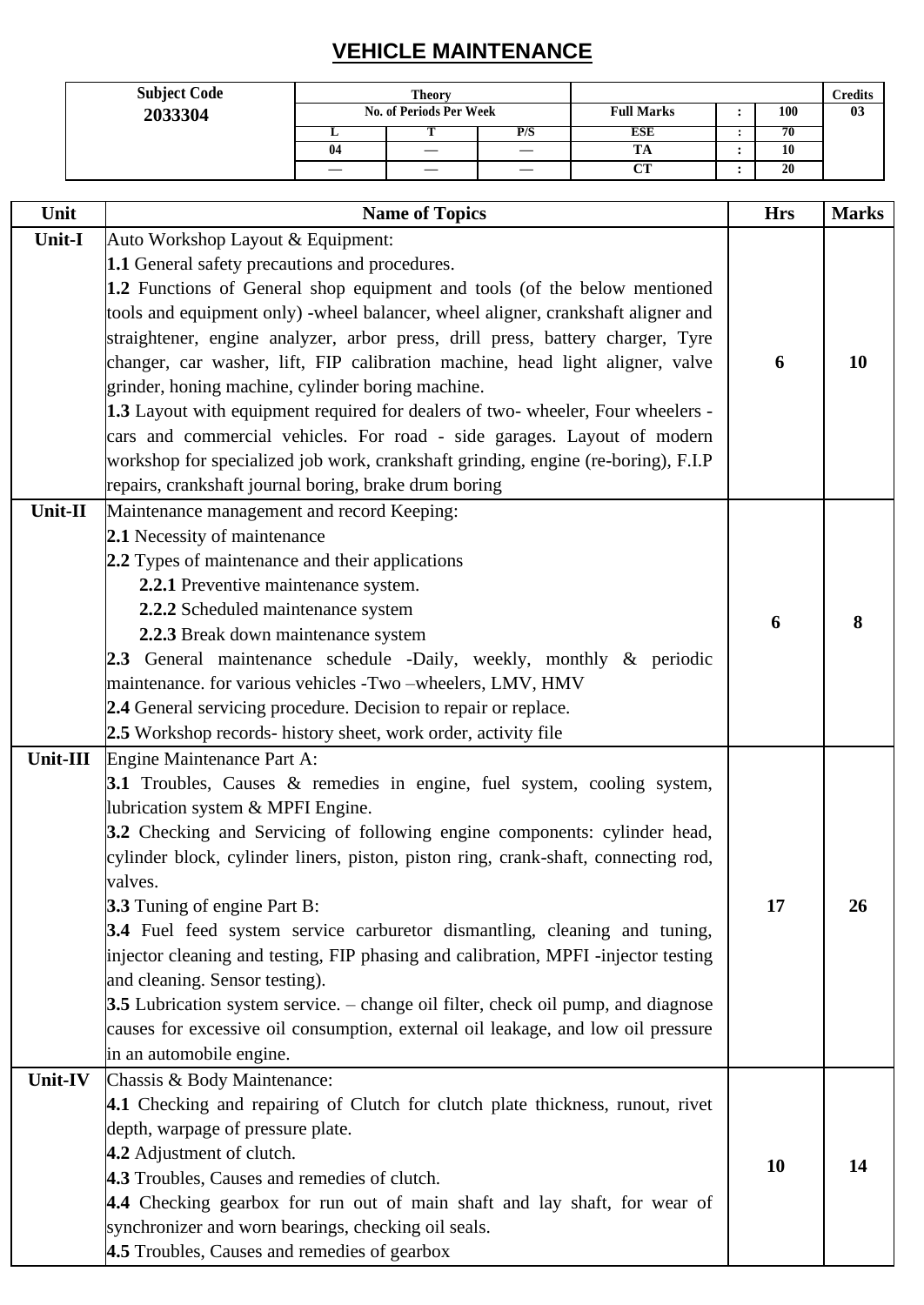|        | Total                                                                                    | 60 | 70 |
|--------|------------------------------------------------------------------------------------------|----|----|
|        | <b>5.8</b> Adjustment of doors and locks                                                 |    |    |
|        | <b>5.7</b> Painting defects.                                                             |    |    |
|        | <b>5.6</b> Repainting procedure, patch work.                                             |    |    |
|        | <b>5.5</b> Body repairs- denting, denting tools and equipment                            |    |    |
|        | <b>5.4</b> Frame repairs (cracks, loose rivets, and skewness in frames) and alignments.  |    |    |
|        | <b>5.3</b> Care of wheels and tires, retreading of tires and vulcanizing. Tire rotation. | 9  | 12 |
|        | remedies of steering system.                                                             |    |    |
|        | alignment gauges and procedure of wheel balancing. Troubles, Causes and                  |    |    |
|        | <b>5.2</b> Procedure of wheel alignment (after chassis height adjustment) by wheel       |    |    |
|        | springs                                                                                  |    |    |
| Unit-V | <b>5.1</b> Troubles, Causes and remedies of suspension system. Lubrication of leaf       |    |    |
|        | 4.11 Troubles, Causes and remedies in brake system.                                      |    |    |
|        | 4.10 Bleeding of hydraulic brakes                                                        |    |    |
|        | pedal to wall clearance, parking brake adjustment.                                       |    |    |
|        | 4.9 Adjustment of hydraulic brakes – shoe clearance, brake pedal free travel,            |    |    |
|        | disc, brake linings and brake pads.                                                      |    |    |
|        | 4.8 Inspection and repair of master cylinder, wheel cylinder, brake drum, brake          |    |    |
|        | 4.7 Troubles, Causes and remedies of propeller shaft, differential and rear axle.        |    |    |
|        | gear, tooth contact between ring gear and pinion, bearing preload.                       |    |    |
|        | 4.6 Checking and adjusting differential for ring gear run-out, backlash in ring          |    |    |

Text / Reference Books:

1. Automotive Service - Tim Gills - Delmar Publisher Inc.

2. Automobile Mechanics - Crouse / Anglin - TATA McGraw – HILL

3. Automobile Engineering Vol. III Auto Marketing and Workshop Techniques - Anil Chikara - Satya Prakashan, New Delhi

4. Automobile Engineering Vol. IV Body repair techniques - Anil Chikara - Satya Prakashan, New Delhi

5. Automobile Engineering Vol. V Paint techniques - Anil Chikara - Satya Prakashan, New Delhi

6. Automobile Engineering Vol. I - Dr. Kirpal Singh - Standard Publishers.

7. Motor Automotive Technology - Anthony Schwaller - Delmar Publisher Inc.

8. Automotive Engine Performance - Ken Layne - Prentice Hall Career Technology

9. Automotive Mechanics - S.Srinivasan - Tata McGraw Hill.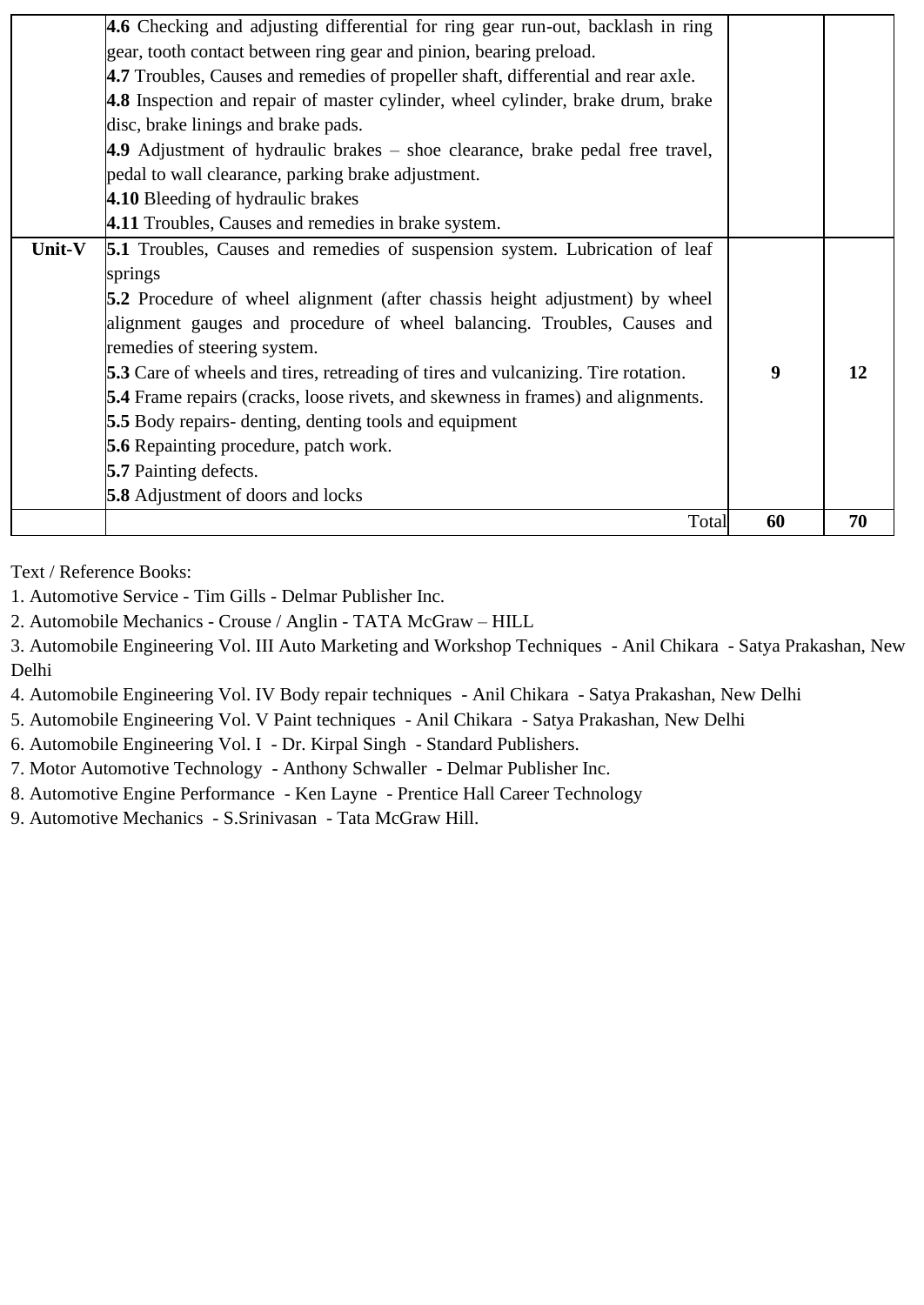# **THERMAL ENGINEERING - I**

| <b>Subject Code</b> | Theorv<br>No. of Periods Per Week |  |  |                   |  | <b>Credits</b> |    |
|---------------------|-----------------------------------|--|--|-------------------|--|----------------|----|
| 2025305             |                                   |  |  | <b>Full Marks</b> |  | 100            | 03 |
|                     | P/S                               |  |  | ESE               |  |                |    |
|                     | 04                                |  |  | ΤА                |  | 10             |    |
|                     |                                   |  |  | CТ                |  | 20             |    |

| Unit   | <b>Name of Topics</b>                                                                                                                                              | <b>Hrs</b> | <b>Marks</b> |
|--------|--------------------------------------------------------------------------------------------------------------------------------------------------------------------|------------|--------------|
|        | Unit-I  1.1 Sources of Energy - Brief description of energy Sources: Classification of energy                                                                      |            |              |
|        | sources-Renewable, Non-Renewable; Fossil fuels, including CNG, LPG;                                                                                                |            |              |
|        | 1.2 Solar Energy: Flat plate and concentrating collectors & its applications (Solar                                                                                | 8          |              |
|        | Water Heater, Photovoltaic Cell, Solar Distillation);                                                                                                              |            |              |
|        | 1.3 Wind Energy; Tidal Energy; Ocean Thermal Energy; Geothermal Energy; Biogas,                                                                                    |            |              |
|        | Biomass, Bio-diesel; Hydraulic Energy, Nuclear Energy; Fuel cell.                                                                                                  |            |              |
|        | Unit-II 2.1 Internal Combustion Engines - Assumptions made in air standard cycle analysis;                                                                         |            |              |
|        | Brief description of Carnot, Otto and Diesel cycles with P-V and T-S diagrams;                                                                                     |            |              |
|        | Internal and external combustion engines; advantages of I.C. engines over external                                                                                 |            |              |
|        | combustion engines;                                                                                                                                                |            |              |
|        | 2.2 Classification of I.C. engines; neat sketch of I.C. engine indicating component                                                                                |            |              |
|        | parts; Function of each part and materials used for the component parts - Cylinder,                                                                                | 12         |              |
|        | crank case, crank pin, crank, crank shaft, connecting rod, wrist pin, piston, cooling                                                                              |            |              |
|        | pins cylinder heads, exhaust valve, inlet valve;                                                                                                                   |            |              |
|        | 2.3 Working of four-stroke and two-stroke petrol and diesel engines; Comparison of                                                                                 |            |              |
|        | two stroke and four stroke engines; Comparison of C.I. and S.I. engines; Valve<br>timing and port timing diagrams for four stroke and two stroke engines. (Related |            |              |
|        | simple problems only).                                                                                                                                             |            |              |
|        | Unit-III 3.1 I.C. Engine Systems - Fuel system of Petrol engines; Principle of operation of                                                                        |            |              |
|        | simple and Zenith carburetors; Fuel system of Diesel engines; Types of injectors                                                                                   |            |              |
|        | and fuel pumps;                                                                                                                                                    |            |              |
|        | <b>3.2</b> Cooling system-air-cooling, water-cooling system with thermos-siphon method of                                                                          |            |              |
|        | circulation and water-cooling system with radiator and forced circulation                                                                                          |            |              |
|        | (description with line diagram). Comparison of air cooling and water-cooling                                                                                       |            |              |
|        | system;                                                                                                                                                            | 12         |              |
|        | <b>3.3</b> Ignition systems – Battery coil ignition and magneto ignition (description and                                                                          |            |              |
|        | working). Comparison of two systems;                                                                                                                               |            |              |
|        | 3.4 Types of lubricating systems used in I.C. engines with line diagram; Types of                                                                                  |            |              |
|        | governing of I.C. engines - hit and miss method, quantitative method, qualitative                                                                                  |            |              |
|        | method and combination methods of governing; their applications; Objective of                                                                                      |            |              |
|        | super charging. (Related simple problems only).                                                                                                                    |            |              |
|        | Unit-IV 4.1 Performance of I.C. Engines - Brake power; Indicated power; Frictional power;                                                                          |            |              |
|        | Brake and Indicated mean effective pressures; Brake and Indicated thermal                                                                                          |            |              |
|        | efficiencies; Mechanical efficiency; Relative efficiency;                                                                                                          | 14         |              |
|        | 4.2 Performance test; Morse test; Heat balance sheet; Methods of determination of                                                                                  |            |              |
|        | B, P., I.P. and F.P.;                                                                                                                                              |            |              |
|        | 4.3 Simple numerical problems on performance of I.C. engines.                                                                                                      |            |              |
| Unit-V | <b>5.1</b> Air Compressors - Functions of air compressor; Uses of compressed air; Types of                                                                         |            |              |
|        | air compressors; Single stage reciprocating air compressor - its construction and                                                                                  |            |              |
|        | working (with line diagram) using P-V diagram; Multi stage compressors -<br>Advantages over single stage compressors; Rotary compressors: Centrifugal              |            |              |
|        | compressor, axial flow type compressor and vane type compressors.                                                                                                  | 14         |              |
|        | 5.2 Refrigeration & Air-conditioning - Refrigeration; Refrigerant; COP; Air                                                                                        |            |              |
|        | Refrigeration system: components, working & applications; Vapour Compression                                                                                       |            |              |
|        | system: components, working & applications; Air conditioning; Classification of                                                                                    |            |              |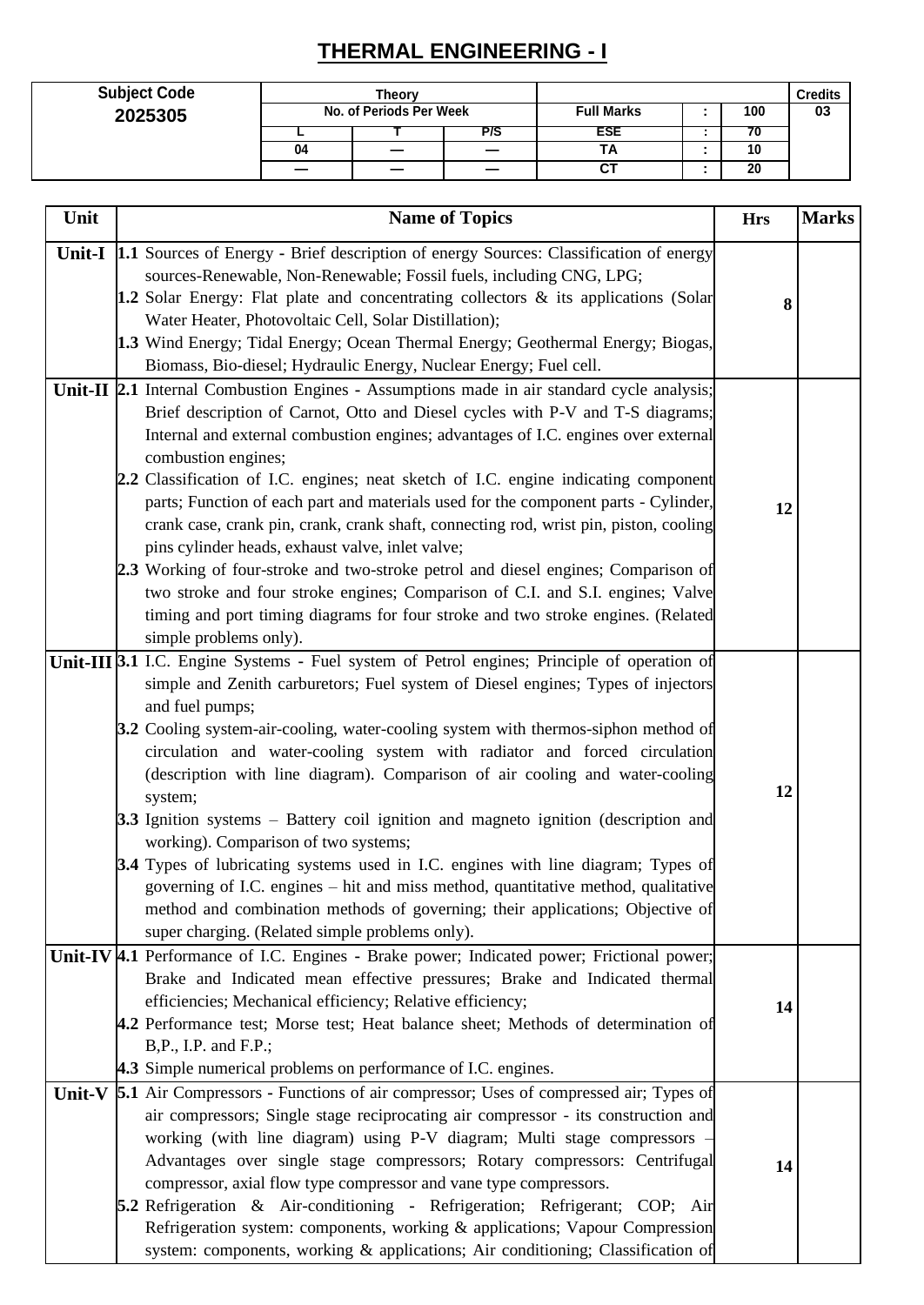| Air-conditioning systems; Comfort and Industrial Air-Conditioning; Window Air-<br>Conditioner; Summer Air-Conditioning system, Winter Air-Conditioning system,<br>Year-round Air-Conditioning system. (Related simple problems only). |  |
|---------------------------------------------------------------------------------------------------------------------------------------------------------------------------------------------------------------------------------------|--|
| Total                                                                                                                                                                                                                                 |  |

### **Reference Books:**

- **1. Introduction to Renewable Energy – Vaughn Nelson, CRC Press**
- **2. Thermal Engineering – P.L. Ballaney, Khanna Publishers, 2002**
- **3. A Course in Thermal Engineering – S. Domkundwar & C.P. Kothandaraman, Dhanpat Rai.**
- **4. Thermal Engineering – R.S. Khurmi and J.K. Gupta, 18th Edition, S. Chand & Co, NewDelhi.**
- **5. Thermal Engineering – R. K. Rajput,8th Edition, Laxmi publications Pvt Ltd, New Delhi.**

### **Course outcomes:**

- **CO1 Know various sources of Energy and their applications.**
- **CO2 Classify I.C. engines and understand their working and constructional features.**
- **CO3 Draw the energy flow diagram of an I.C. engine and evaluate its performance.**
- **CO4 Describe the constructional features of air compressor and working of different air compressors.**
- **CO5 Know the applications of refrigeration and Classify air-conditioning systems.**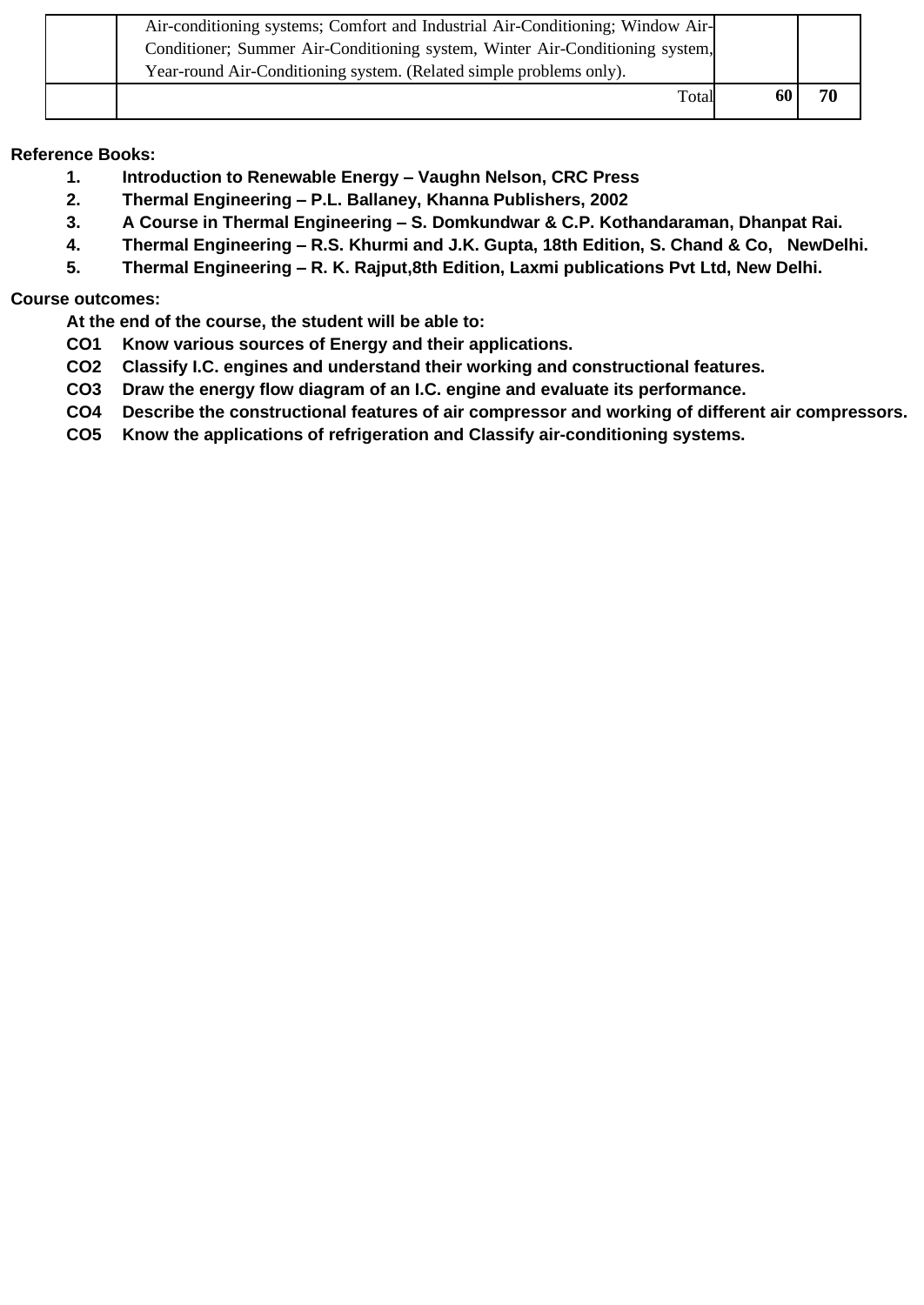# **AUTOMOBILE TRANSMISSION SYSTEMS LAB**

| <b>Subject Code</b> |                         | <b>Theory</b> |     |                   | <b>Credits</b> |    |
|---------------------|-------------------------|---------------|-----|-------------------|----------------|----|
| 2033306             | No. of Periods Per Week |               |     | <b>Full Marks</b> | 50             | 01 |
|                     |                         |               | P/S | ESE               | 50             |    |
|                     |                         |               | 02  | IΑ                | 15             |    |
|                     |                         | _             |     | СT                | 35             |    |

# **Contents: Practical**

## **Intellectual skill:**

- 1. Identify concepts applied.
- 2. Identify parts like clutch, gear box, universal joints, propeller shaft, final drive, wheels & tyres.
- 3. Classify the system according to their application.
- 4. Detect fault by observation & trial.
- 5. Take reading from various instruments like chassis odynometer.

# **Motor skill:**

- 1. Sketch the different devices.
- 2. Handle tools, equipment, and instrument.
- 3. Observe the behaviors of various systems under various parameters.

# **List of Practical/ Assignments:**

- 1. Draw various vehicle layouts for- two wheelers, three wheeler and four wheelers and compare them.
- 2. Open a single plate dry clutch assembly and sketch exploded view.
- 3. Open a multi-plate clutch used in two wheelers, observe the operating linkages and sketch the system.
- 4. Open any two types of gear boxes observe gear shifting, gear ratio and sketch the system & compare them.
- 5 Open & observe automatic transmission devices such as torque converter, various drives.
- 6 Open & observe universal joints such as Hooks universal joint.
- 7 Open the differential, sketch the unit with bearing locations.
- 8 Assembly & disassembly of any one type of rear axle.
- 9 Open any two types of tyres, wheels and rims, observe and sketch.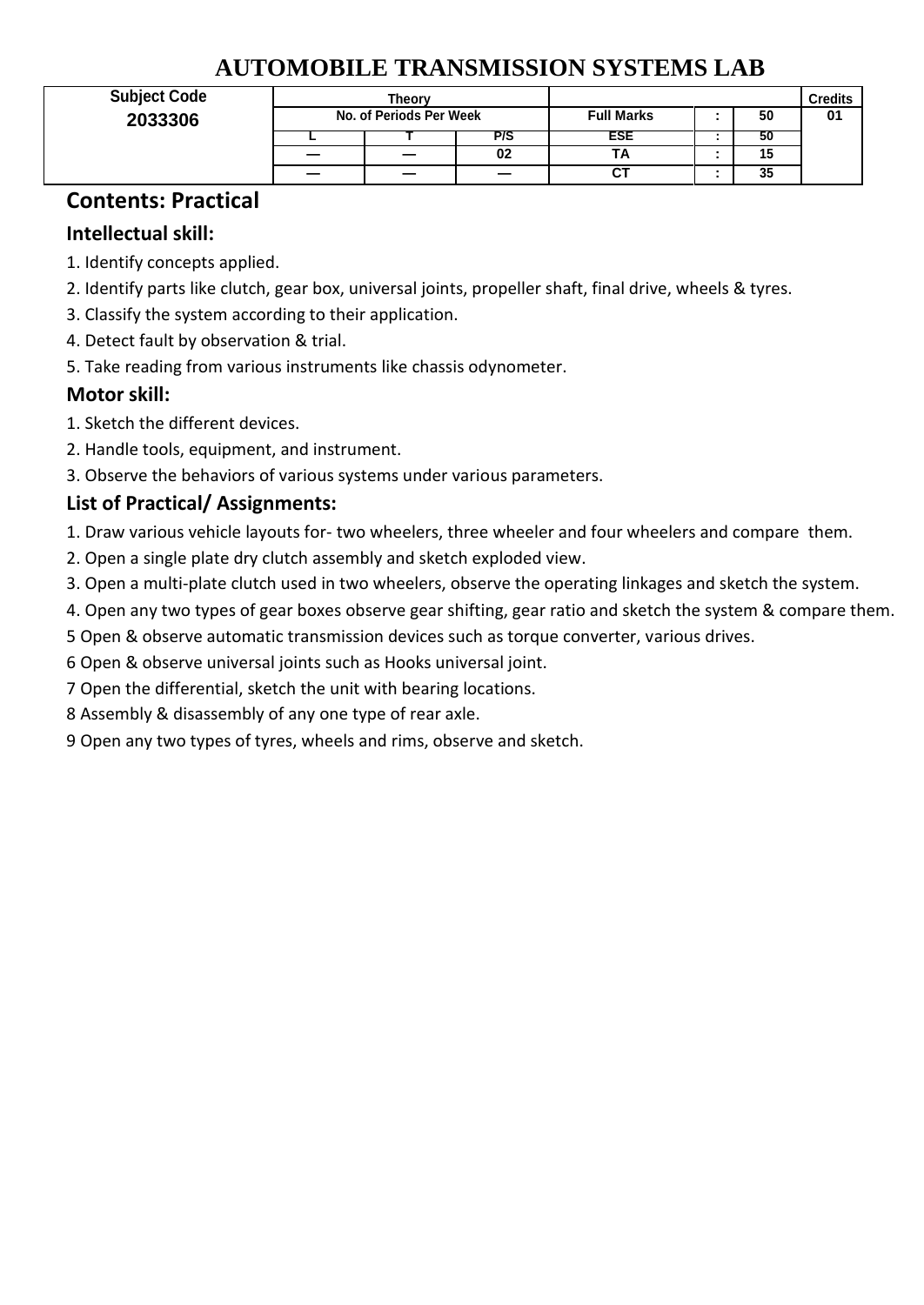## **FLUID MECHANICS & HYDRAULIC MACHINERY LAB**

| <b>Subject Code</b> |                         | <b>Practical</b> |     |                   |  | <b>Credits</b> |    |
|---------------------|-------------------------|------------------|-----|-------------------|--|----------------|----|
| 2025307             | No. of Periods Per Week |                  |     | <b>Full Marks</b> |  | 25             | 01 |
|                     |                         |                  | P/S | ESE               |  | - 43           |    |
|                     |                         | —                | 02  | <b>Internal</b>   |  | 07             |    |
|                     |                         |                  |     | <b>External</b>   |  | 18             |    |

Course Objectives:

- To calibrate the given flow measuring device.
- To apply the knowledge acquired in theory subject.
- To analyse the performance of turbines and pumps.

## **Course Content:**

- S.No. Topics
- I Verification of Bernoulli's theorem.
- II Determination of Coefficient of Discharge of Venturi meter.
- III Determination of Coefficient of Discharge, coefficient of contraction and coefficient of velocity of Orifice meter.
- IV Determination of coefficient of friction of flow through pipes.
- V Determination of force exerted by the jet of water on the given vane.
- VI Determination of minor losses of flow through pipes.
- VII Calibration of pressure gauge using dead weight pressure gauge tester.
- VIII Trial on centrifugal pump to determine overall efficiency.
- IX Trial on reciprocating pump to determine overall efficiency.
- X Trial on Pelton wheel to determine overall efficiency.
- XI Trial on Francis/Kaplan turbine to determine overall efficiency.

Reference Books:

N. Kumara Swamy, Fluid Mechanics and Machinery Laboratory Manual, Charotar Publishing House Pvt. Ltd., ANAND 388 001, Ed. 2008

#### Course outcomes:

- CO1 Measure various properties such as pressure, velocity, flow rate using various instruments.
- CO2 Calculate different parameters such as co-efficient of friction, power, efficiency etc. of var- ious systems.
- CO3 Understand the need and importance of calibration of pressure gauges.
- CO4 Describe the construction and working of turbines and pumps.
- CO5 Test the performance of turbines and pumps and Plot characteristics curves.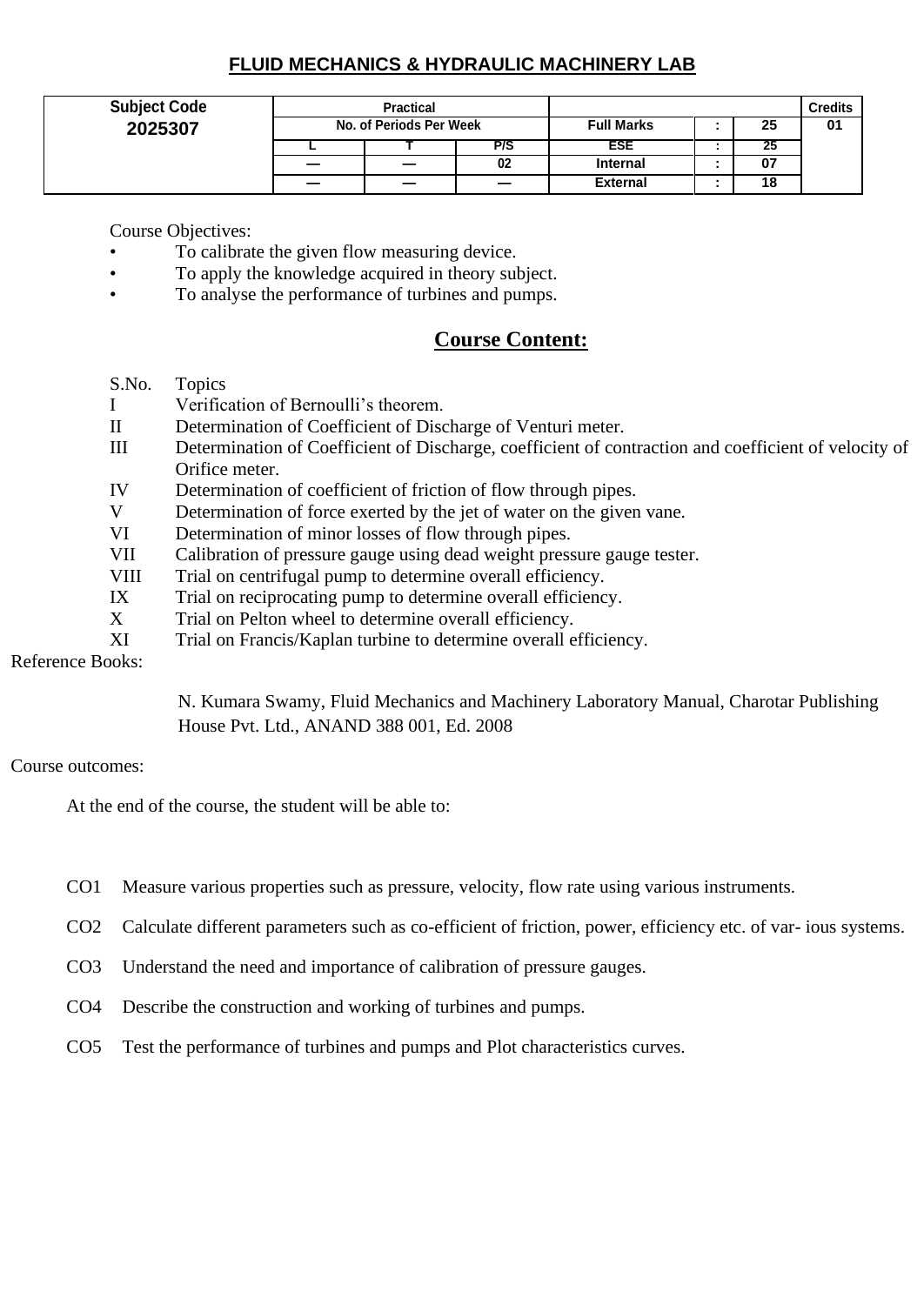# **WEB TECHNOLOGY LAB**

|                | <b>Practical</b>        | No. of period in one session: | Credits |  |
|----------------|-------------------------|-------------------------------|---------|--|
| <b>SUBJECT</b> | No. of Periods per Week | Full Marks:                   | つく<br>ت |  |
| <b>CODE:</b>   | P/S                     | <b>ESE</b>                    | つく      |  |
| 2018308        | 02                      | Internal                      | 07      |  |
|                |                         | External                      | 18      |  |

### **Course Learning Objectives:**

This Lab course is intended to practice whatever is taught in theory class of 'Web Technologies'. Some of the things

that should necessary be covered in lab.

#### **Course outcomes:**

Student will be able to program web applications using and will be able to do the following:

- Use LAMP Stack for web applications
- Write simple applications with Technologies like HTML, Java script, AJAX, PHP
- Connect to Database and get results
- Parse XML files Student will be able to develop/build a functional website with full features.

|            | <b>Content</b>                                                                                                                                                               | Hrs. | <b>Marks</b> |
|------------|------------------------------------------------------------------------------------------------------------------------------------------------------------------------------|------|--------------|
| $Unit - 1$ | Home page Development static pages (using Only HTML) of<br>an online Book store.                                                                                             |      |              |
| Unit $-2$  | Write a JavaScript to design a simple calculator to perform the<br>following operations: sum, product, difference and quotient.                                              |      |              |
| $Unit - 3$ | Write a PHP program to display a digital clock which displays<br>the current time of the server.                                                                             |      |              |
| Unit $-4$  | Write an HTML code to display your CV on a web page.                                                                                                                         |      |              |
| Unit $-5$  | Write an XML program to display products.                                                                                                                                    |      |              |
| Unit $-6$  | Create a web page with all types of Cascading style sheets.                                                                                                                  |      |              |
| $Unit - 7$ | Write a PHP program to display a digital clock which displays<br>the current time of the server.                                                                             |      |              |
| Unit $-8$  | Write a JavaScript that calculates the squares and cubes of the<br>numbers from 0 to 10 and outputs HTML text that displays the resulting<br>values in an HTML table format. |      |              |

This is a skill course. More student practice and try to find solution on their own, better it will be.

#### **Reference Books:**

- 1. "Web Technologies--A Computer Science Perspective", Jeffrey C.Jackson
- 2. "Internet & World Wide Web How to Program", Deitel, Deitel, Goldberg, Pearson Education
- 3. "Web programming- Building Internet Application", Chris Bales
- 4. Web Applications: Concepts and Real-World Design, Knuckles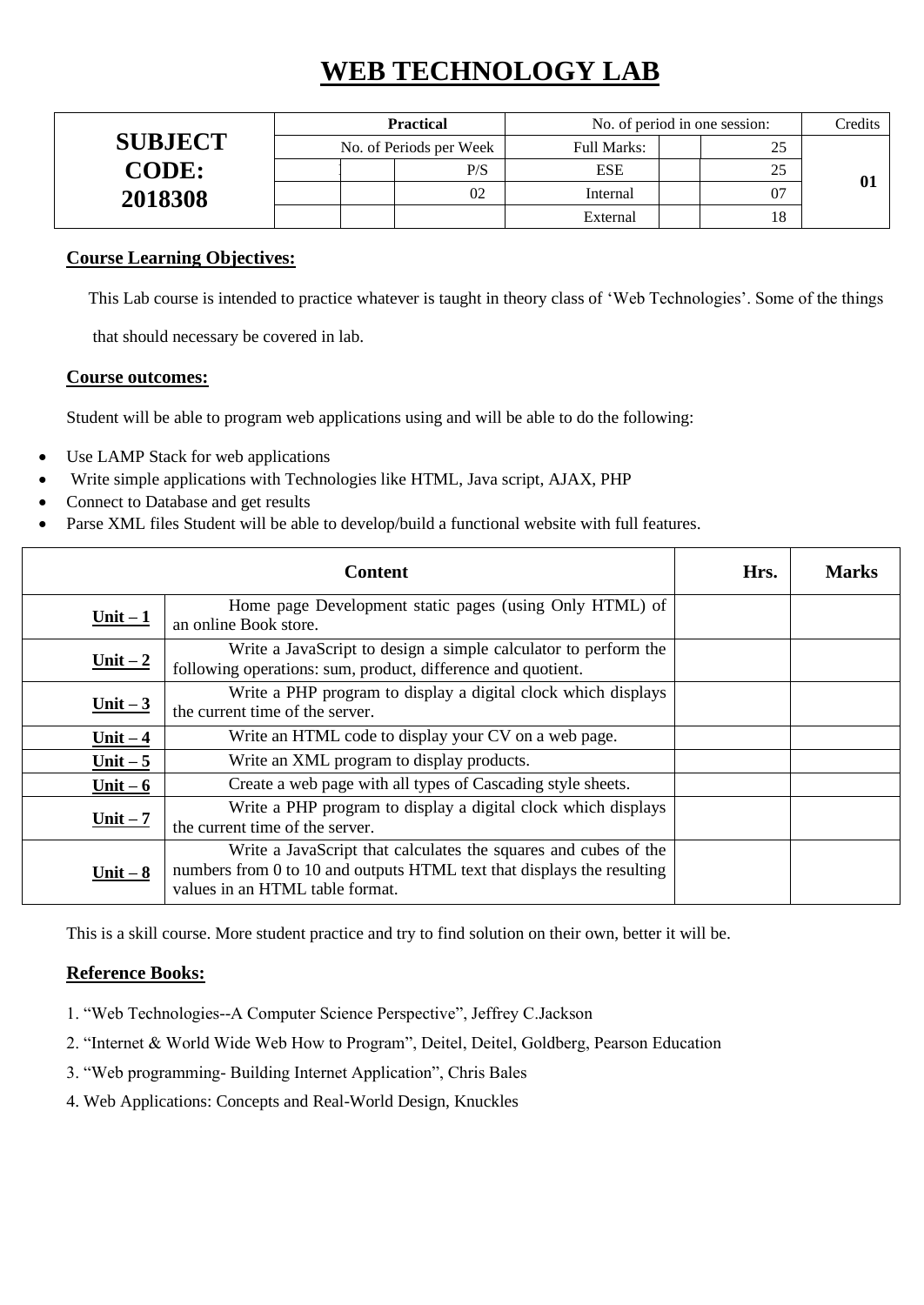## **Thermal Engineering Lab – I**

| <b>Subject Code</b><br>2025309 | <b>Practical</b><br>No. of Periods Per Week |  |     | <b>Full Marks</b><br>25 |  |    | <b>Credits</b><br>01 |
|--------------------------------|---------------------------------------------|--|-----|-------------------------|--|----|----------------------|
|                                |                                             |  | P/S | ESE                     |  | 25 |                      |
|                                | _                                           |  | 02  | <b>Internal</b>         |  | 07 |                      |
|                                |                                             |  |     | <b>External</b>         |  | 18 |                      |

## **Course Objectives:**

- To understand the importance of fuel properties and learn the methods of determination of various properties of fuels.
- To understand the working principles of various methods used in determination of properties of fuels.
- To observe different parts of I.C. engine and understand their working.
- To identify the physical differences between S.I. and C.I. engines and 2-S and 4-S engines.

## **Course Content:**

- S.No. Topics for practice
- I Flash & Fire point tests using Able's/Cleveland/Pensky Martin Apparatus
- II Viscosity measurement use/Say bolt viscometer
- III Calorific value tests using Bomb Calorimeter (Solid and Liquid fuels) and Junkers Gas
- Calorimeter (Gaseous fuels)
- IV Carbon residue test using Conradson's apparatus.
- V Assembling and disassembling of I.C. Engines
- VI Port timing diagram of Petrol engine
- VII Port timing diagram of Diesel engine
- VIII Valve timing diagram of Petrol engine
- IX Valve timing diagram of Diesel engine
- X Study of petrol and diesel engine components and Models

### **Reference Books:**

- 1. Thermal Engineering P.L. Ballaney, Khanna Publishers, 2002
- 2. A Course in Thermal Engineering S. Domkundwar & C.P. Kothandaraman, Dhanpat Rai & Publication New Delhi
- 3. Thermal Engineering R.S. Khurmi and J.K. Gupta, 18th Edition, S. Chand & Co, NewDelhi Course outcomes:

- CO1 Understand the determination of flash and fire point of a given sample of fuel using given apparatus (Abels, Cleveland & Penesky martin)
- CO2 Understand the determination of Viscosity of a given sample of oil using given apparatus.
- CO3 Understand the determination of Calorific value of a given sample of fuel using given ap- paratus.
- CO4 Understand the determination of amount of carbon residue of a given sample of petroleum product.
- CO5 Draw VTD /PTD of given I.C. Engine and understand how the processes are controlled during its operation.
- CO6 Understand the functions of various parts of IC engines and the working of IC engines.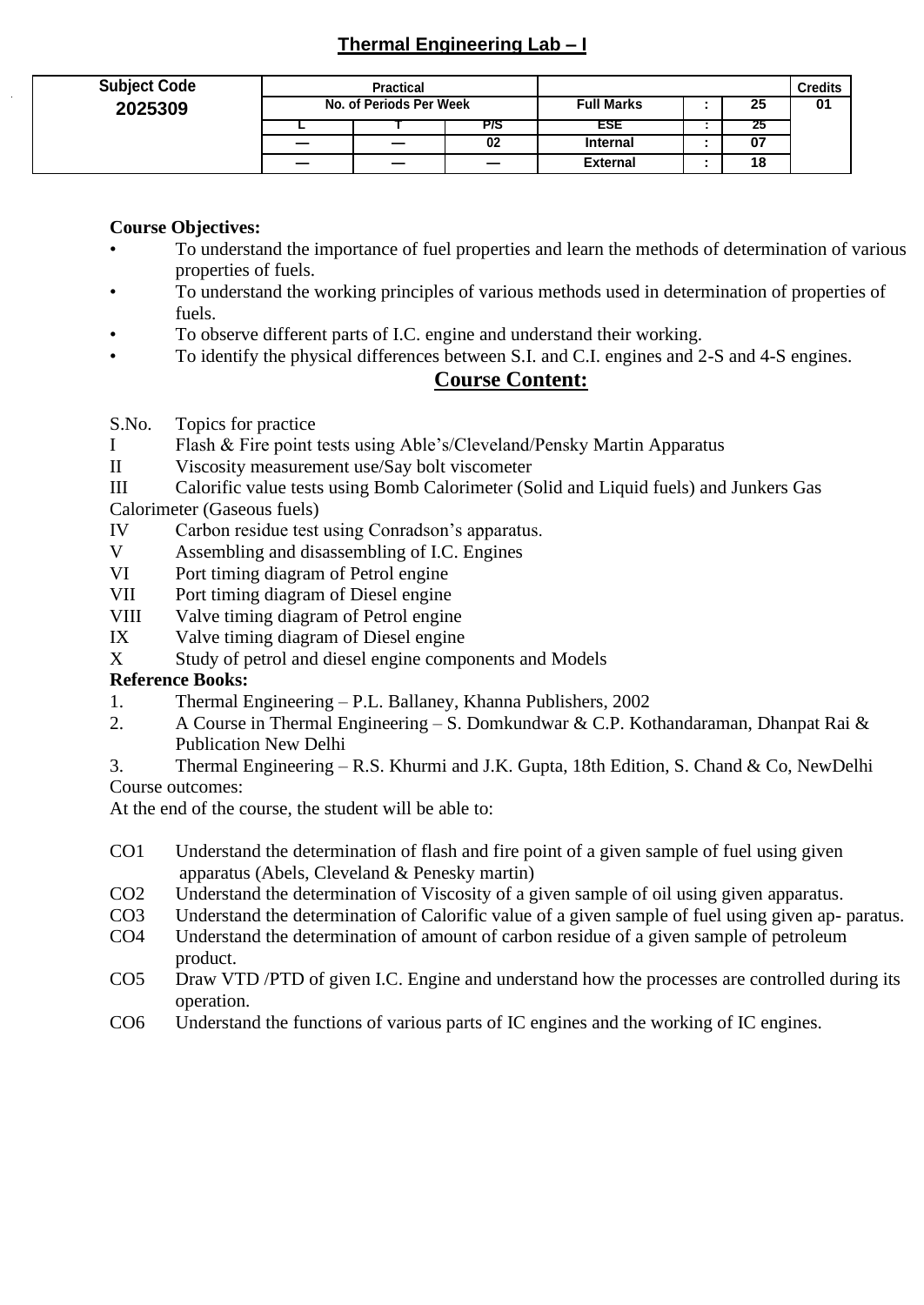## **TERM WORK**

## **ESSENCE OF INDIAN KNOWLEDGE AND TRADITION**

| <b>Subject Code</b> |                          | <b>Practical</b>        |     |                   |    | <b>Credits</b> |
|---------------------|--------------------------|-------------------------|-----|-------------------|----|----------------|
| 2025310             |                          | No. of Periods Per Week |     | <b>Full Marks</b> | 50 | 02             |
|                     |                          |                         | P/S |                   |    |                |
|                     | $\overline{\phantom{m}}$ | _                       |     | <b>Internal</b>   | 15 |                |
|                     |                          | _                       | —   | <b>External</b>   | 35 |                |

## **Course Content:**

Basic Structure of Indian Knowledge System:

• Basic Structure of Indian Knowledge System:

(i) वेद, (ii) उन्नवेद (आयुवेद, धनुवेद, गन्धवेद, स्थानत्य आदद) (iii) वेदाांग (शिक्षा, कल्न, ननरुत, व्याकरण,<br>ज्योनतष छांद), (iv) उनाइग (धर्म स्त्रि, री्रांसा, नुराण, तकमािस्र)

- Modern Science and Indian Knowledge System
- Yoga and HolisticHealthcare
- Case Studies.

### **SUGGESTED TEXT/REFERENCE BOOKS:**

| S. No. | <b>Title of Book</b>                                            | <b>Author</b>        | <b>Publication</b>                                   |
|--------|-----------------------------------------------------------------|----------------------|------------------------------------------------------|
| 1.     | Cultural Heritage of<br>In-dia-Course<br>Material               | V. Sivaramakrishna   | Bharatiya Vidya Bhavan,<br>Mumbai, 5th Edition, 2014 |
| 2.     | Modern Physics and<br>Vedant                                    | Swami Jitatmanand    | Bharatiya Vidya Bhavan                               |
| 3.     | The wave of Life                                                | <b>Fritzof Capra</b> |                                                      |
| 4.     | Tao of Physics                                                  | <b>Fritzof Capra</b> |                                                      |
| 5.     | Tarkasangraha of<br>Annam Bhatta,<br>Inernational               | V N Jha              | Chinmay Foundation,<br>Velliarnad, Amaku,am          |
| 6.     | Science of Consciousness<br>Psychotherapy and Yoga<br>Practices | RN Jha               | Vidyanidhi Prakasham, Delhi, 2016                    |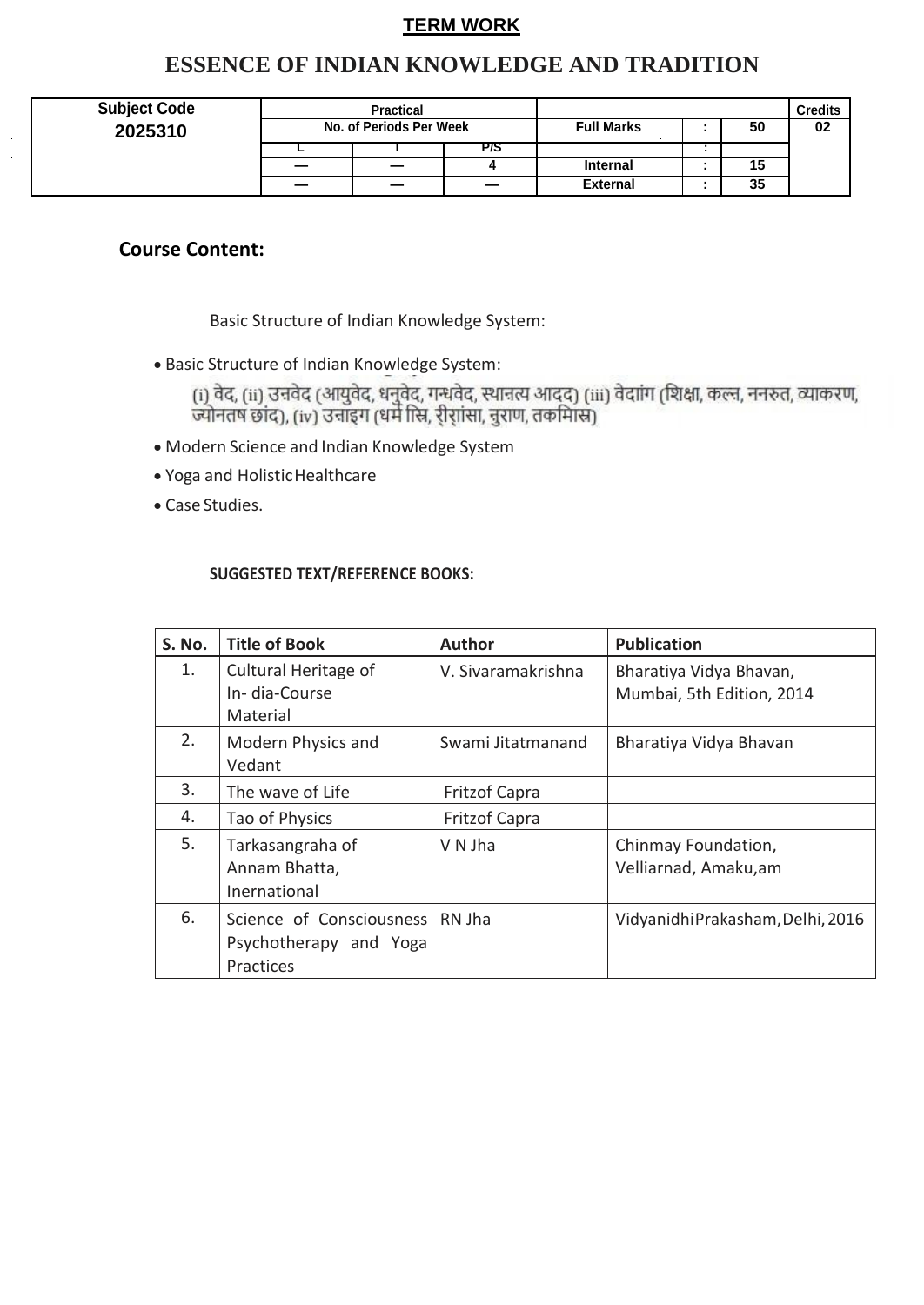## **TERM WORK Python**

| <b>Subject Code</b> | <b>Practical</b><br>No. of Periods Per Week |    |     |                         |  |                 | Credits |
|---------------------|---------------------------------------------|----|-----|-------------------------|--|-----------------|---------|
| 2018311             |                                             |    |     | 25<br><b>Full Marks</b> |  |                 | 01      |
|                     |                                             |    | P/S |                         |  | $\qquad \qquad$ |         |
|                     |                                             | _  | 02  | <b>Internal</b>         |  | 07              |         |
|                     |                                             | __ |     | <b>External</b>         |  | 18              |         |

|           | <b>CONTENTS</b>                                                                                                                                                                        | Hrs. | <b>Marks</b> |
|-----------|----------------------------------------------------------------------------------------------------------------------------------------------------------------------------------------|------|--------------|
| $UNIT-01$ | Write a program to demonstrate basic data type in python.                                                                                                                              |      |              |
| $UNIT-02$ | Write a program to compute distance between two pointstaking<br>input from the user (Pythagorean Theorem)                                                                              |      |              |
| $UNIT-03$ | Write a python program Using for loop, write a program that prints<br>out the decimal equivalent of $1+y^2+1/31/n$                                                                     |      |              |
| $UNIT-04$ | Write a Python program to find first n prime numbers.<br>Write a program to demonstrate list and tuple inpython.                                                                       |      |              |
| $UNIT-05$ | Write a program using a for loop that loops over a sequence.<br>Write a program using a while loop that asks the user for a number<br>and prints a countdown from that number to zero. |      |              |
| $UNIT-06$ | Write a Python Program to add matrices.<br>Write a Python program to multiply matrices.                                                                                                |      |              |
| $UNIT-07$ | Write a Python program tocheck if a string is palindrome or not.                                                                                                                       |      |              |
| $UNIT-08$ | Write a Python program to Extract Unique values dictionary values                                                                                                                      |      |              |
| $UNIT-09$ | Write a Python program to read file word by word<br>Write a Python program to Get number of characters, words.                                                                         |      |              |
| $UNIT-10$ | Write a Python program for Linear Search                                                                                                                                               |      |              |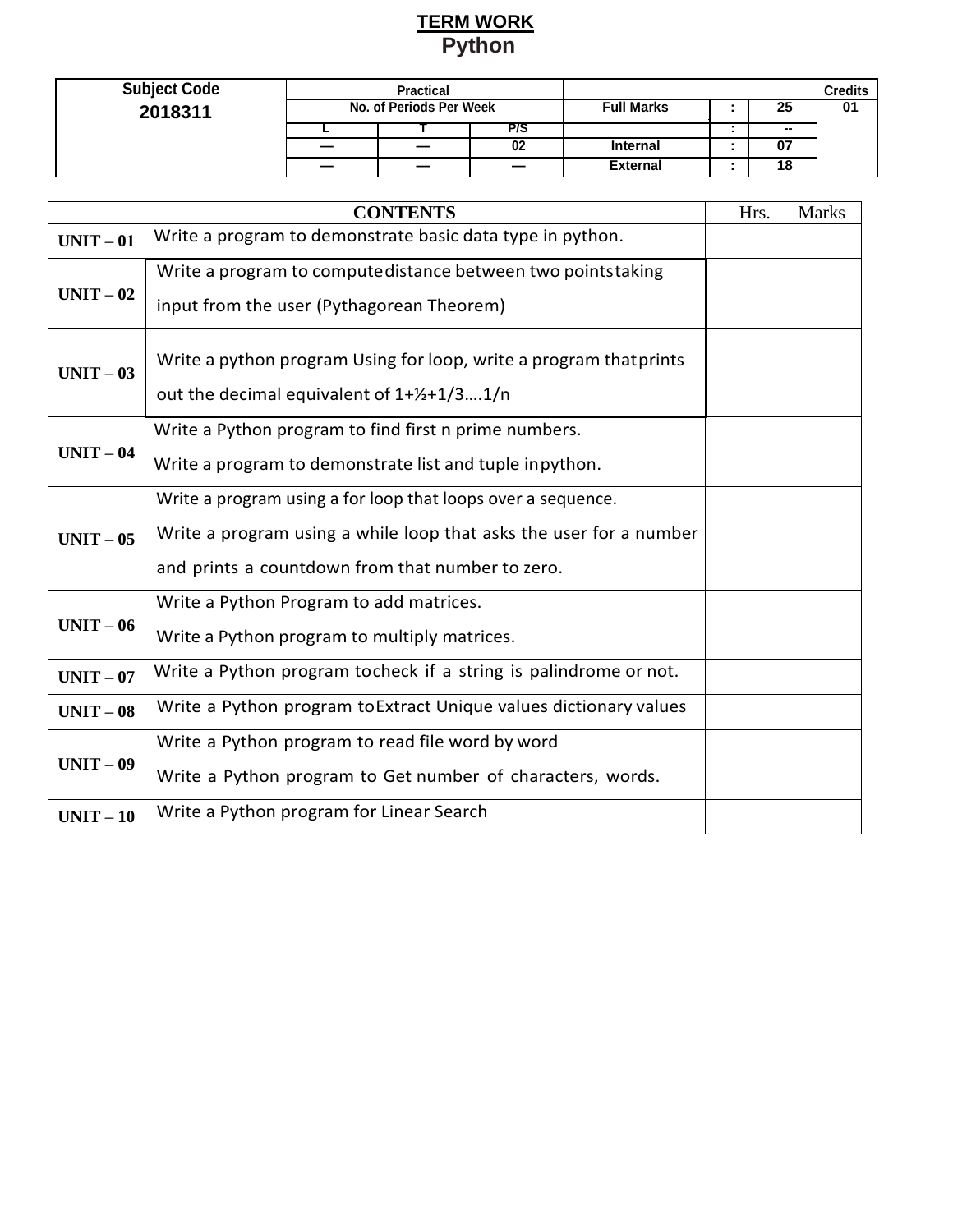## **TERM WORK Summer Internship-I (4 weeks)**

| <b>Subject Code</b> | <b>Practical</b><br>No. of Periods Per Week |    |     |                         |  |    | <b>Credits</b> |
|---------------------|---------------------------------------------|----|-----|-------------------------|--|----|----------------|
| 2025312             |                                             |    |     | <b>Full Marks</b><br>50 |  | 02 |                |
|                     |                                             |    | P/S |                         |  |    |                |
|                     |                                             | __ |     | <b>Internal</b>         |  | 15 |                |
|                     |                                             | _  |     | <b>External</b>         |  | 35 |                |

- $\triangleright$  How important is it really to do an internship before applying for a job?
- $\triangleright$  Do you need to get the hands-on experience that is talked about when discussing the importance of internships or is it a matter of just landing the right job?

During the Course duration year, students may feel overwhelmed with coursework, sports, or cocurricular activities that may keep them extremely busy while leaving no time to think of doing an internship or a job. Many students may also feel that they are caught in a bind since they need to make money to pay for their expenses but they can only find unpaid internships in their field.

#### Getting Your Feet Wet

Internships are a proven way to gain relevant knowledge, skills, and experience while establishing important connections in the field. Internships are also a way to get your feet wet and find out if a specific field is something you could see yourself doing full-time.

Internships may be completed during fall or spring semester or full time over the course of the summer. Unpaid internships may be easier to get but may also pose problems if making money is necessary, especially during the summer. There are many who cannot afford to work for no pay, so they are forced into doing menial jobs such as wait staff or bartending to work their way through college. It may preclude some from doing an internship which may be a detriment when hoping to get a full-time job.

#### Financial Considerations

Financial considerations when looking for an internship can make a big difference in the decision-making process. Sometimes, students will take a part-time or full-time job to supplement the time that they are spending at their internship. Whether an internship is paid or unpaid, there are many things that need to be taken into consideration to decide if an internship is worthwhile. It's important to decide if an internship will ultimately be in the best interest of the student to help meet the requirements needed when applying for a full-time job.

#### How to Get Funding for an Internship

Some colleges also offer funded internships for students. Check with your college to see if they offer a funded internship program that may help to meet the requirements of your college curriculum while offering experiences that employers seek when hiring new college graduates for entry-level jobs. Many foundations and organizations offer financing to college students so they may try writing to a number of them to see if they provide funding for college students seeking to do internships in their field.

#### Having an Internship and a Job

Students may elect to do a summer internship a couple of days per week while working a